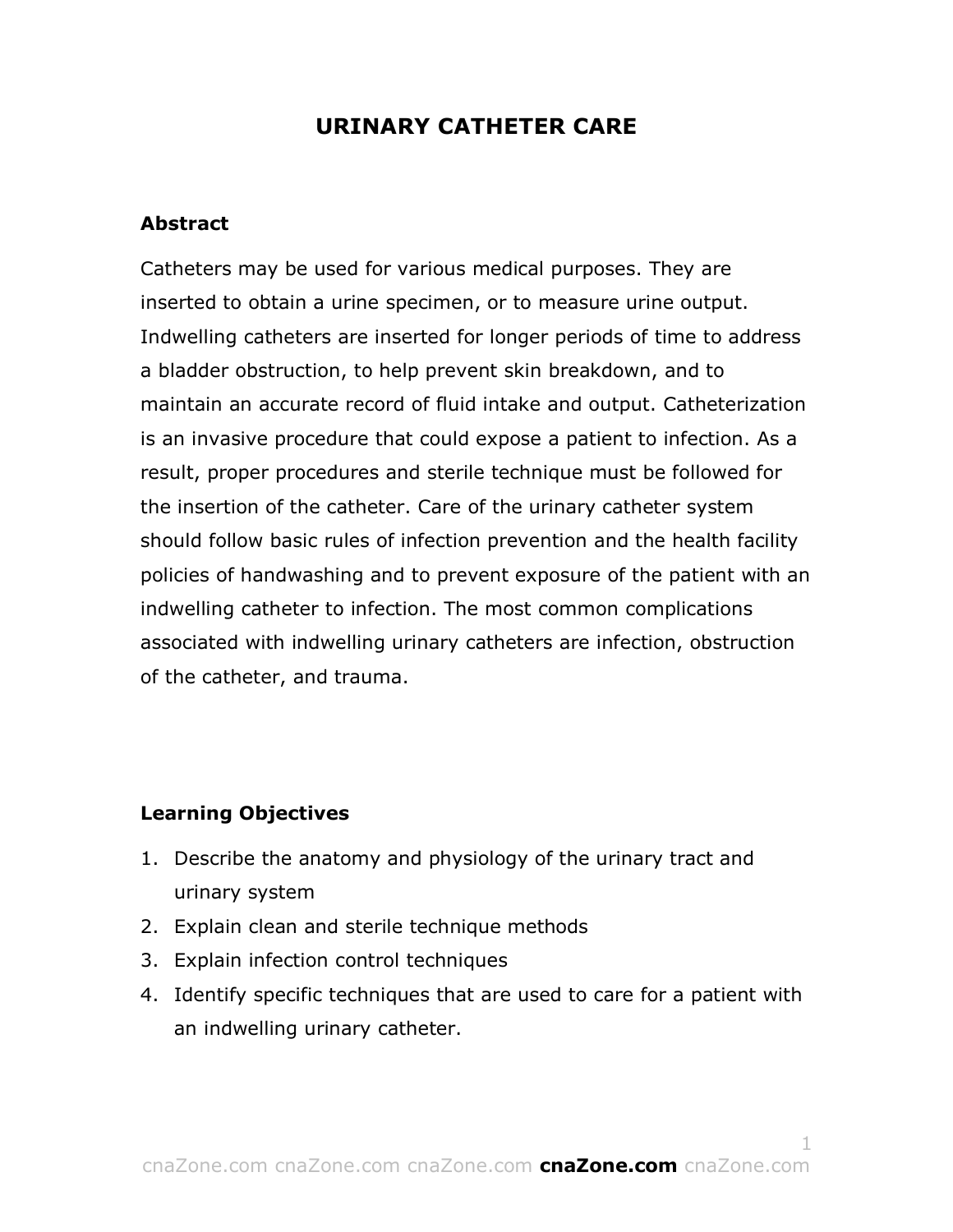## **Introduction**

Proper urinary catheter care is an important skill that all certified nursing assistants (CNAs) should be able to perform. There are different types of catheters. This module will discuss care of patients with indwelling catheters. Competence at providing urinary catheter care requires a CNA to understand and apply the following: 1) Basic information about the anatomy and physiology of the urinary tract and urinary system; 2) the sterile technique, 3) infection control techniques; and, 4) specific techniques that are used to care for a patient who has a urinary catheter.

### **Indwelling Catheters**

The word catheter is a medical term that refers to a tube that can be inserted into a body cavity, a body duct, or a blood vessel. There are several types of catheters that can used to drain urine from the bladder: indwelling catheters, sheath catheters (also known as condom or Texas catheters), and straight catheters that are inserted to obtain a urine specimen and then removed.

Indwelling catheters are inserted into the bladder and left in place. A catheter can remain in the bladder for a period of time that depends on the purpose for the procedure and other factors. Some indwelling urinary catheters (suprapubic catheters) are inserted into the bladder through a small incision that is made in the abdominal wall but most are inserted into the bladder through the urethra. A catheter inserted through the urethra is the focus of this section. These catheters are commonly referred to as Foley catheters, or a Foley. Foley is the name of the physician who first designed this type of urinary catheter, which is in common use today.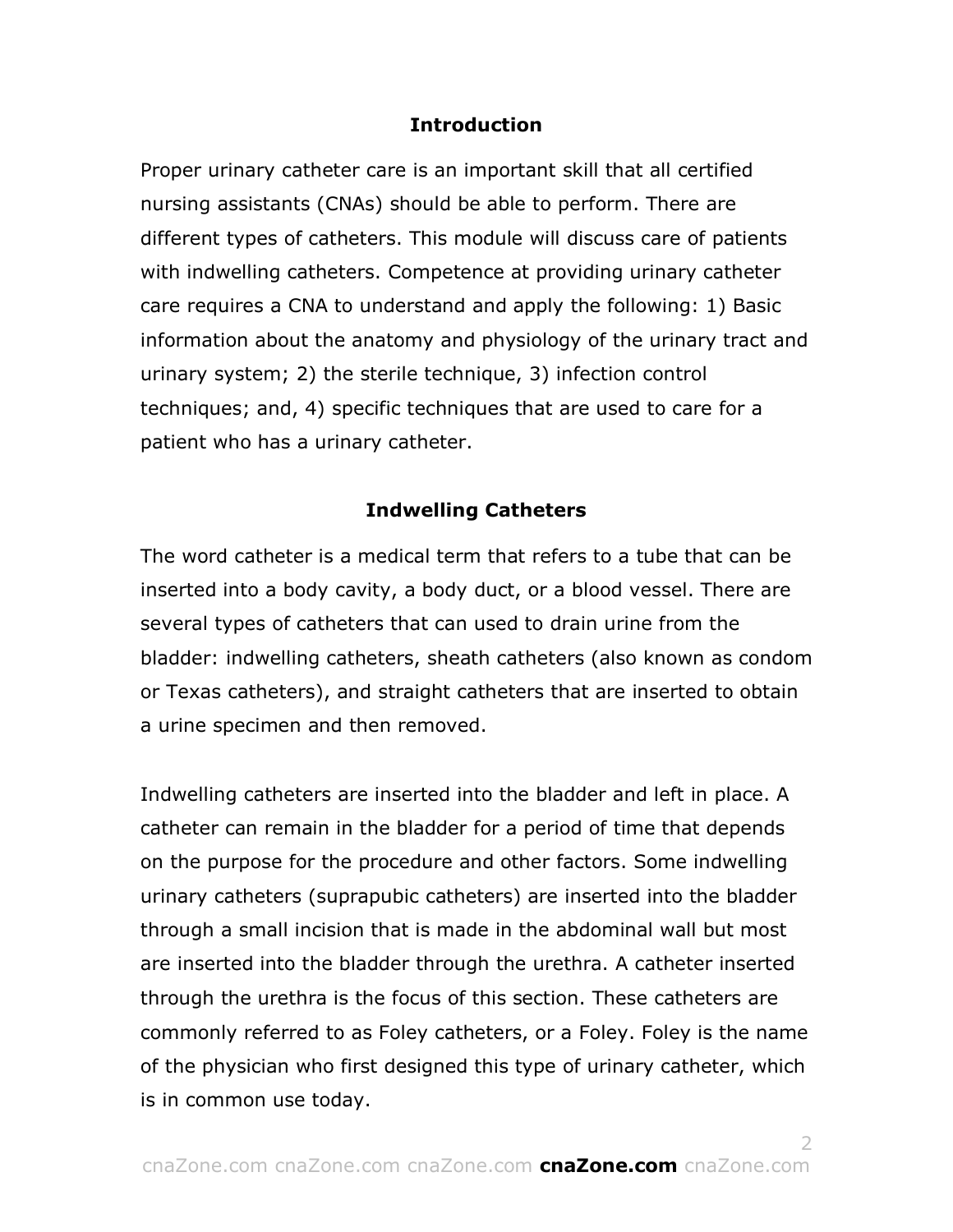Some patients who do not have voluntary control of urinary function and need a urinary catheter may be managed using intermittent catheterization. This procedure is often called a straight catheterization. Straight catheterization is also performed when a sterile urine specimen needs to be obtained.

# **Anatomy and Physiology of the Urinary System**

The urinary system forms urine, and the urinary tract stores, transports, and excretes urine. The urinary tract and the urinary system are comprised of these organs and structures:

Kidneys:

There are two kidneys. They are located on the right and left sides of the abdominal cavity, and they are approximately at the level of the navel. The kidneys perform several important functions but their primary role is the production of urine.

Ureters:

The ureters are short, narrow tubes that originate at the bottom of the kidneys. Each kidney is supplied with one ureter and the function of the ureters is to carry urine from each kidney to the bladder.

Bladder:

The bladder is a thin-walled, hollow organ that is similar in shape and size to a small balloon. It is located in the abdominal cavity above the pubic area and below the navel. The function of the bladder is to collect and store the urine that is produced by the kidneys. The bladder can stretch quite a bit, and it can store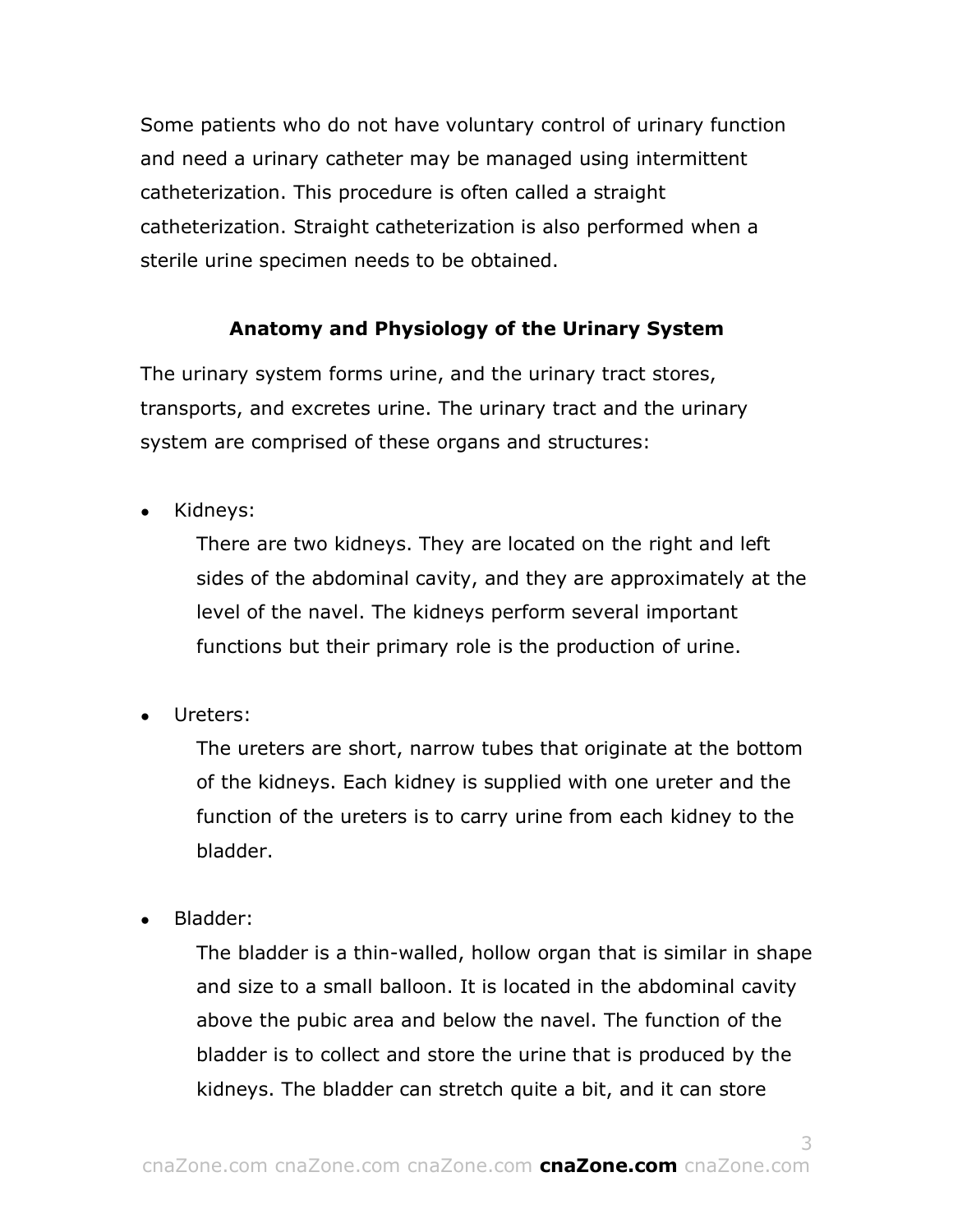approximately 700-800 mL of urine. This is approximately 23-26 ounces. The bladder walls have three layers of smooth muscle. The importance of these muscles is discussed below.

Urethra:

The urethra is a small diameter tube that begins at the bottom of the bladder. The purpose of the urethra is to carry the urine from the bladder to external environment. The end of the urethra is called the urethral meatus. In women the urethral meatus is located above the opening of the vagina. In men the urethra travels through the penis and the urethral meatus is located at the tip of the penis.



#### **The Urinary System**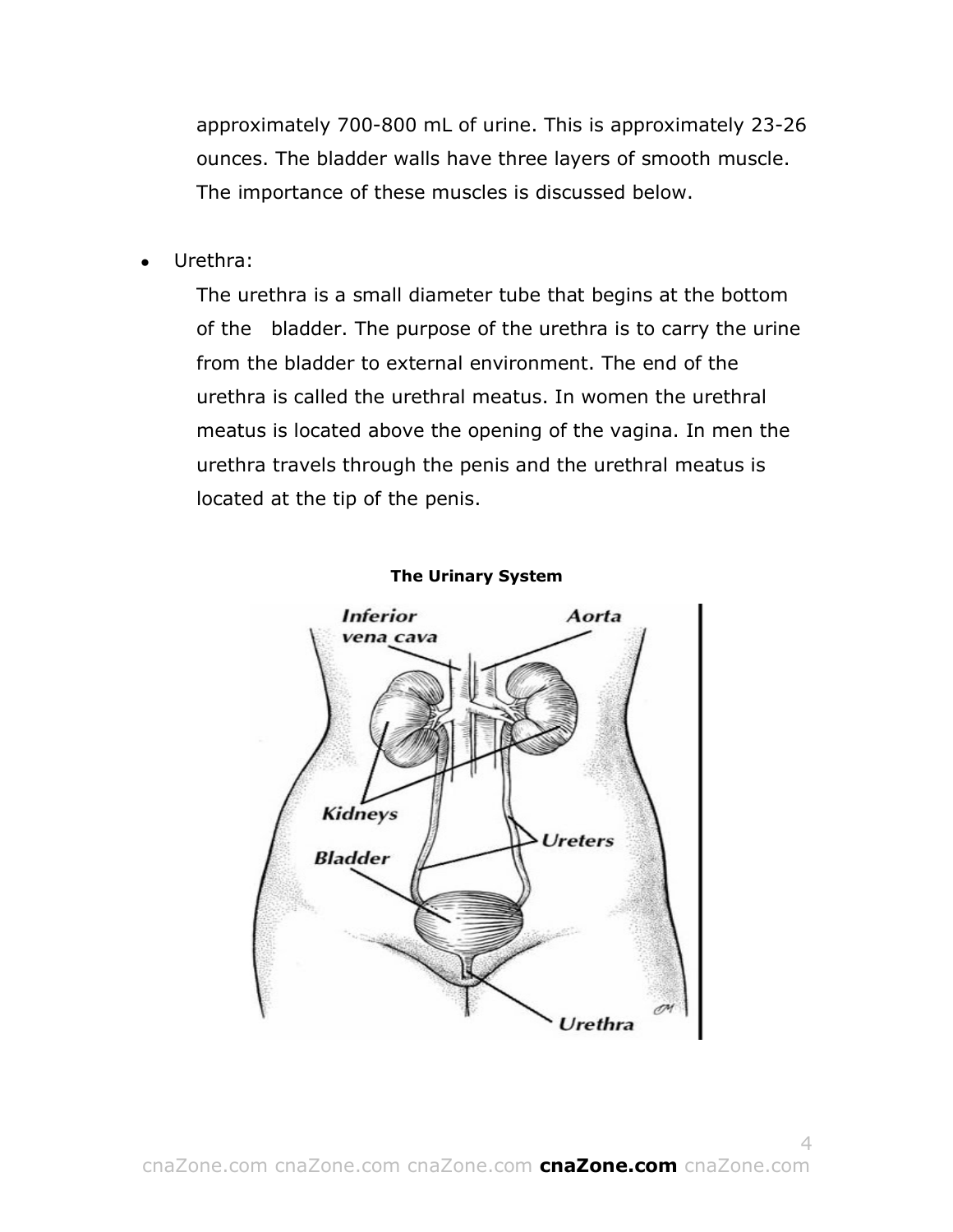The primary functions of the urinary system are to form, store, transport, and excrete urine, and the formation and excretion of urine is one of the ways that the body maintains a healthy internal environment. Excess acids and other waste products that are produced by metabolism are excreted in the urine. Blood urea nitrogen (BUN) and creatinine are waste products that are made when our bodies process proteins and by the normal metabolism of the muscles. Blood urea nitrogen and creatinine are filtered out of the blood by the kidneys and eliminated by the urine. Blood urea nitrogen and creatinine are produced in large amounts, and they can be toxic if their levels in the blood get too high. Blood levels of BUN and creatinine are common laboratory tests that are used to evaluate how well the kidneys and the urinary system are functioning.

Depending on whether the body needs more or less fluid to function properly, the kidneys will produce and eliminate more or less urine. This process can also be manipulated by giving drugs such as diuretics that increase the amount of urine that is produced. This is helpful for people who have medical conditions such as congestive heart failure and/or hypertension.

Proper functioning of the urinary system is critical. If the kidneys cannot filter out waste products and conserve water or get rid of excess water, and if the urinary tract cannot transport the urine and eliminate it, it is impossible for the brain, the circulation, the heart, and other vital organs to function properly.

Urine formation is done by filtering blood that passes through the kidneys. The kidneys have a large blood supply and while a person is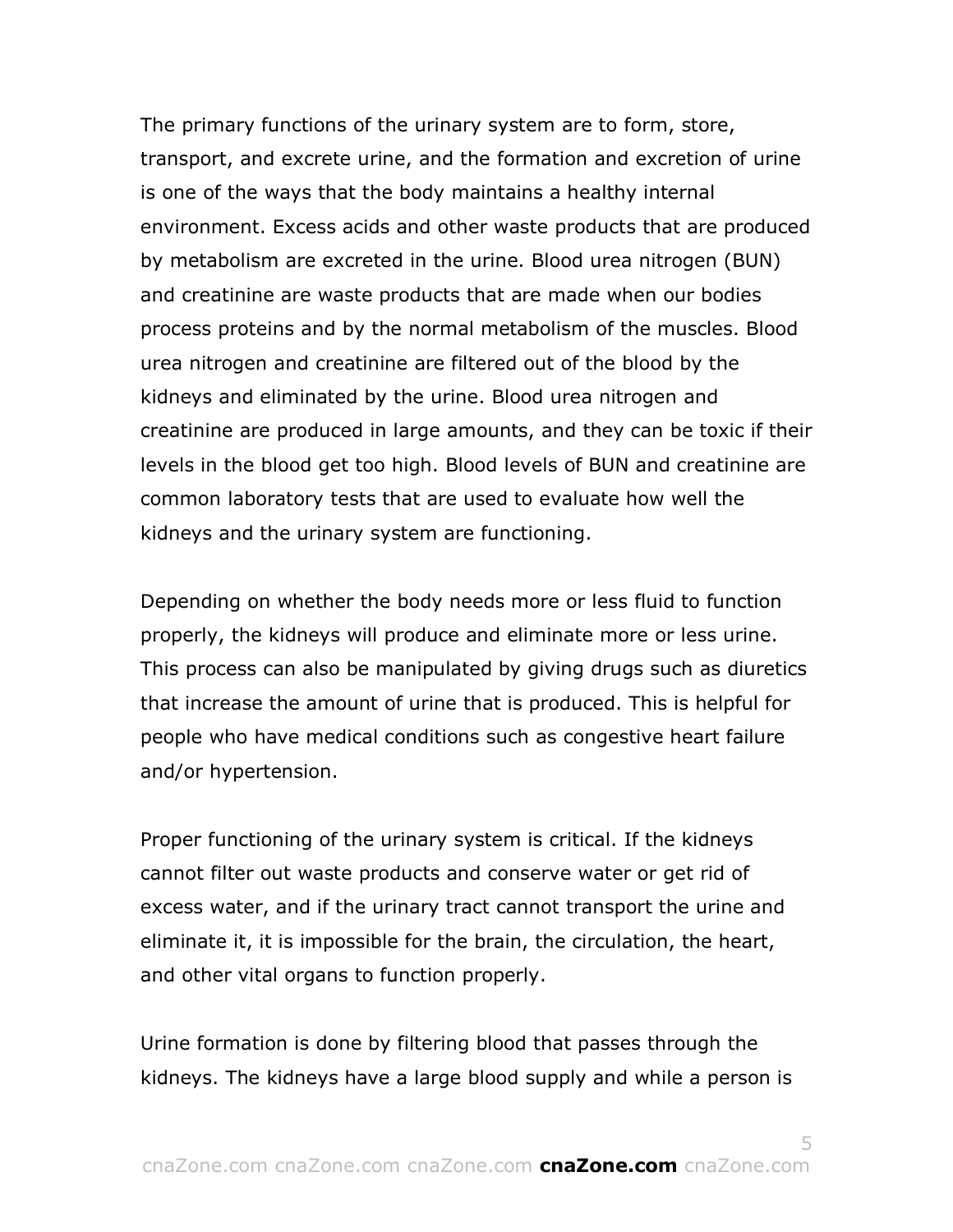at rest the kidneys receive approximately 25% of all the blood that is pumped by the heart. As the blood passes through the circulation of the kidneys, water and metabolic waste products are filtered out from the blood and pass into collecting tubules in the kidneys; these waste products and the water are, essentially, the urine. The urine moves through the collecting tubules in the kidneys, from the kidneys the urine passes through the ureters and into the bladder, and from the bladder the urine passes through the urethra and is eliminated.

Urination is the process of emptying the bladder and eliminating the urine. Although the bladder can store 700-800 mL of urine, it rarely holds that much. Most people feel the urge to urinate when the bladder contains 200-400 mL of urine. When the level of urine in the bladder reaches that amount, the bladder walls are stretched and this stretch sends a nerve impulse to the brain. The brain in turn sends out a message that stimulates the smooth muscles of the bladder wall and a message to muscles that surround the urethra near the urethral meatus. The bladder walls contract, the muscles around the urethra relax, and urine is passed. This process is referred to as the micturition reflex.

# Bladder wall stretch → Nerve impulse to brain→ Smooth muscles contract → Urethra relaxes  $\rightarrow$  Urine is passed

The urinary system is comprised of the kidneys, the ureters, the bladder and the urethra. The primary function of the urinary system is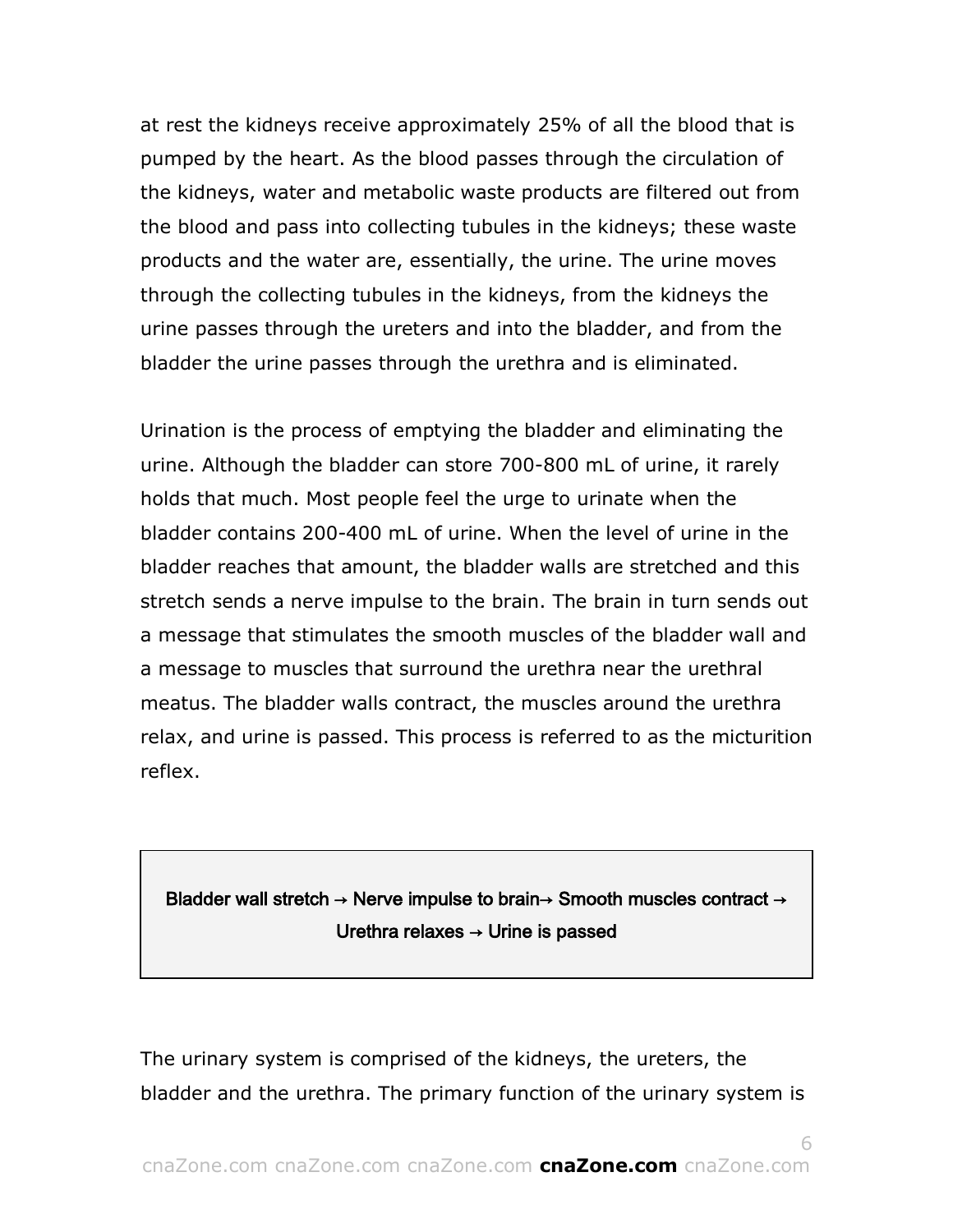to produce urine and the production and elimination of urine is one of the ways the body eliminates harmful wastes and conserves or eliminates water. Urine formation occurs in the kidneys, and urination is the process of elimination of urine.

## **The Indwelling Urinary Catheter System**

The indwelling urinary catheter system is comprised of the catheter, the collecting tubing, and the collecting bag. Indwelling urinary catheters are long, narrow tubes made of latex or silicone. The size of urinary catheters is measured using the French system, typically abbreviated as "Fr". Most indwelling urinary catheters are size 14, 16 or 18 French, but larger or smaller ones can be used.

Urinary catheters have two passages called lumens. One lumen is for draining urine and the other is for inflating the balloon that keeps the catheter in place. One end of the catheter tube - the end that inserted into the bladder - has several small openings into the lumen that drains urine, and below these openings is a small, inflatable balloon. This end of the catheter is inserted into the urethra and advanced until it passes into the bladder.

When the catheter is in the bladder and urine begins to flow out, the balloon is inflated and the catheter is gently pulled back until the balloon rests on the bladder wall; this keeps the catheter in the bladder. The openings that are below the balloon drain the urine from the bladder. The other end of the catheter has a large opening that is connected to a collecting tube that is attached to the collecting bag. The collecting bag has a valve at its bottom, which can be opened and closed in order to periodically empty the bag.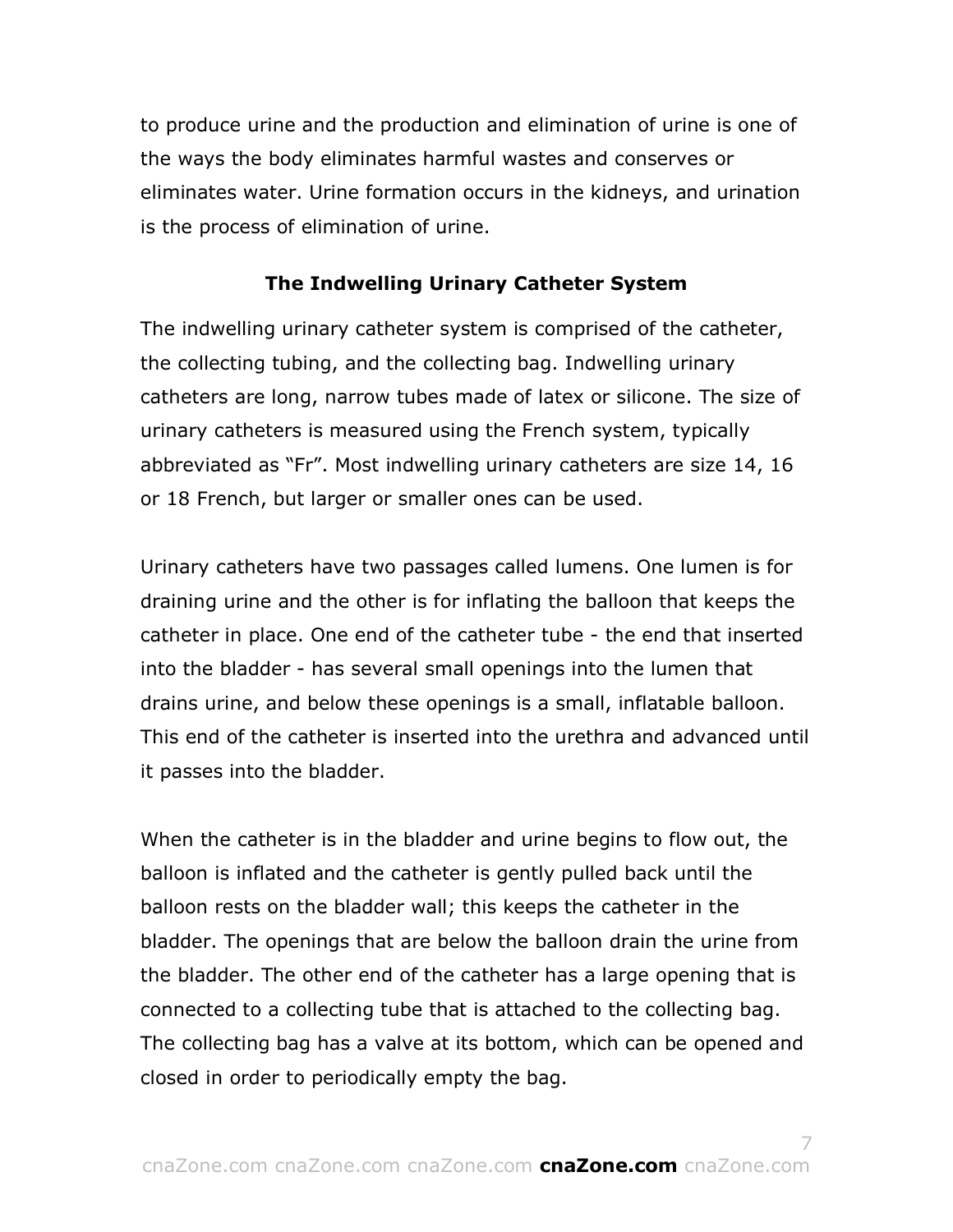# **Purpose of Indwelling Catheter**

There are many reasons why an indwelling urinary catheter would be placed. However, the three most common reasons for insertion of an indwelling urinary catheter are: 1) Bladder outlet when there is obstruction, 2) Prevention of skin breakdown, and 3) Maintaining an accurate record of fluid intake and output.

An indwelling urinary catheter may also be placed if the patient is in intensive care or for some of the following reasons.

# Obstruction:

Urinary tract obstructions are relatively common. Obstructions can happen at any point along the urinary tract. A patient who has a chronic obstruction may be able to expel some urine but not empty the bladder completely. A patient may have difficulty starting or stopping the stream, or need to urinate many times during the day. Common causes of urinary obstruction include: 1) swelling of the prostate gland (in men), 2) medication side effects, 3) an infection causing damage to the urinary tract, 4) a kidney stone, 5) reaction to anesthesia used during surgery, 6) a tumor somewhere in the urinary tract, and 7) damage to the nervous system, such as a stroke. Obstructions may be acute or chronic.

Potential for Skin Breakdown:

Patients who have lost bladder control cannot voluntarily determine when they will urinate. The inability to control urinary function is called incontinence.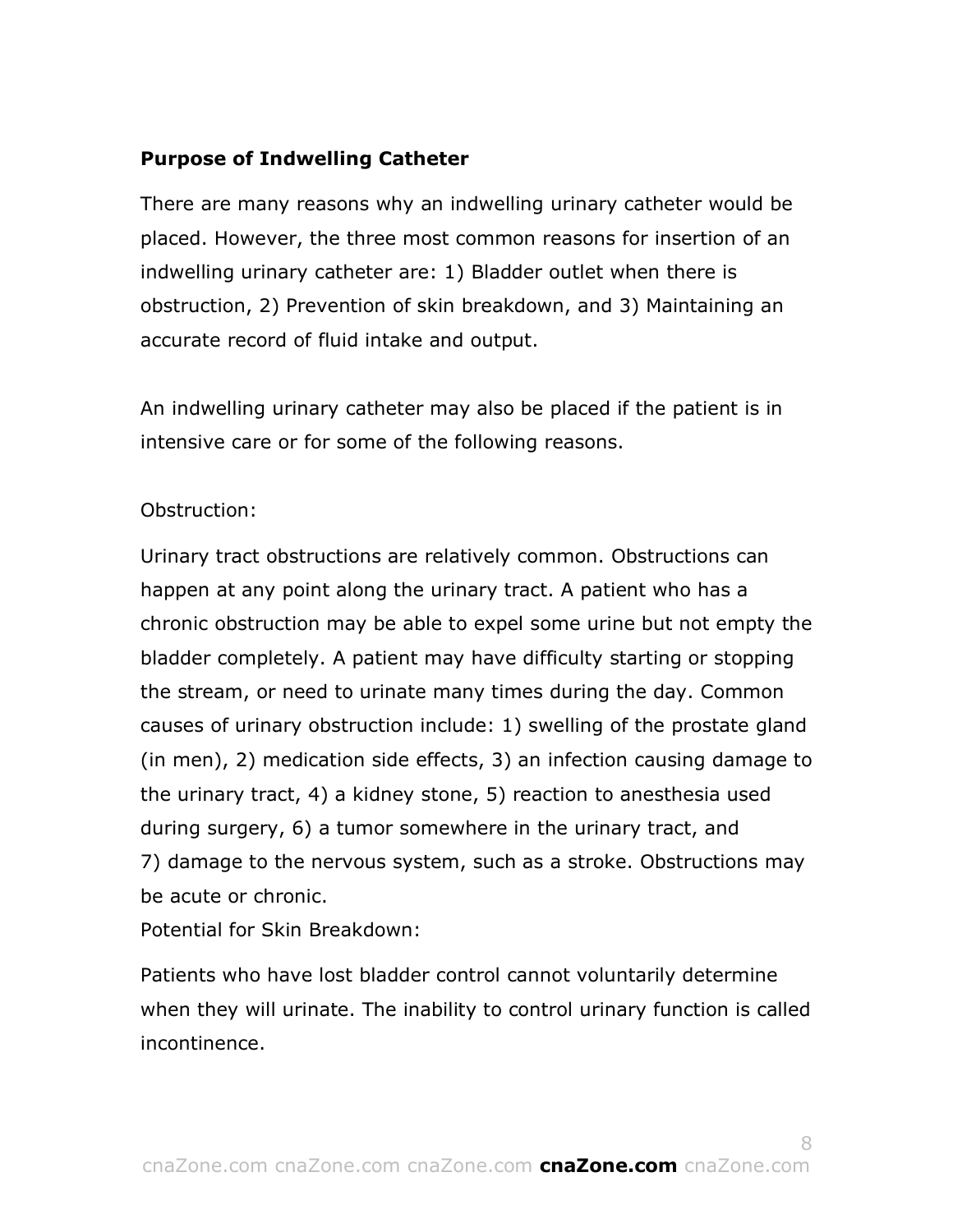Having urine in constant contact with the skin is unpleasant, but the consequences of urinary incontinence are far more serious than discomfort. If a patient is incontinent of urine and the skin has prolonged contact with urine, skin breakdown, rashes, pressure ulcers, and other dermatologic problems can occur. Some of these can seriously impact a patient's health. Patients who have chronic urinary incontinence that is caused by a medical condition that cannot be corrected, for example, paralysis from a stroke or an accident, or an obstruction that cannot be medically or surgically corrected may need a permanent indwelling urinary catheter to prevent skin breakdown.

#### Chemical Paralysis or Sedation:

Some patients need to be chemically paralyzed or heavily sedated; *for*  example, patients who are mechanically ventilated need to be sedated for management issues. In these situations, an indwelling urinary catheter is appropriate.

#### Fluid Monitoring:

In certain clinical situations monitoring a patient's intake and output can be critically important. Examples of these situations would include patients with severe, extensive burns, or patients with serious cardiac problems such as a myocardial infarction or pulmonary edema.

#### Surgical Considerations:

There many reasons why a patient who is having surgery may need an indwelling urinary catheter. Some patients may be in the operating room for a long time, or they may be undergoing a urologic procedure. The patient may need large amounts of fluids or diuretics during the

 $\overline{Q}$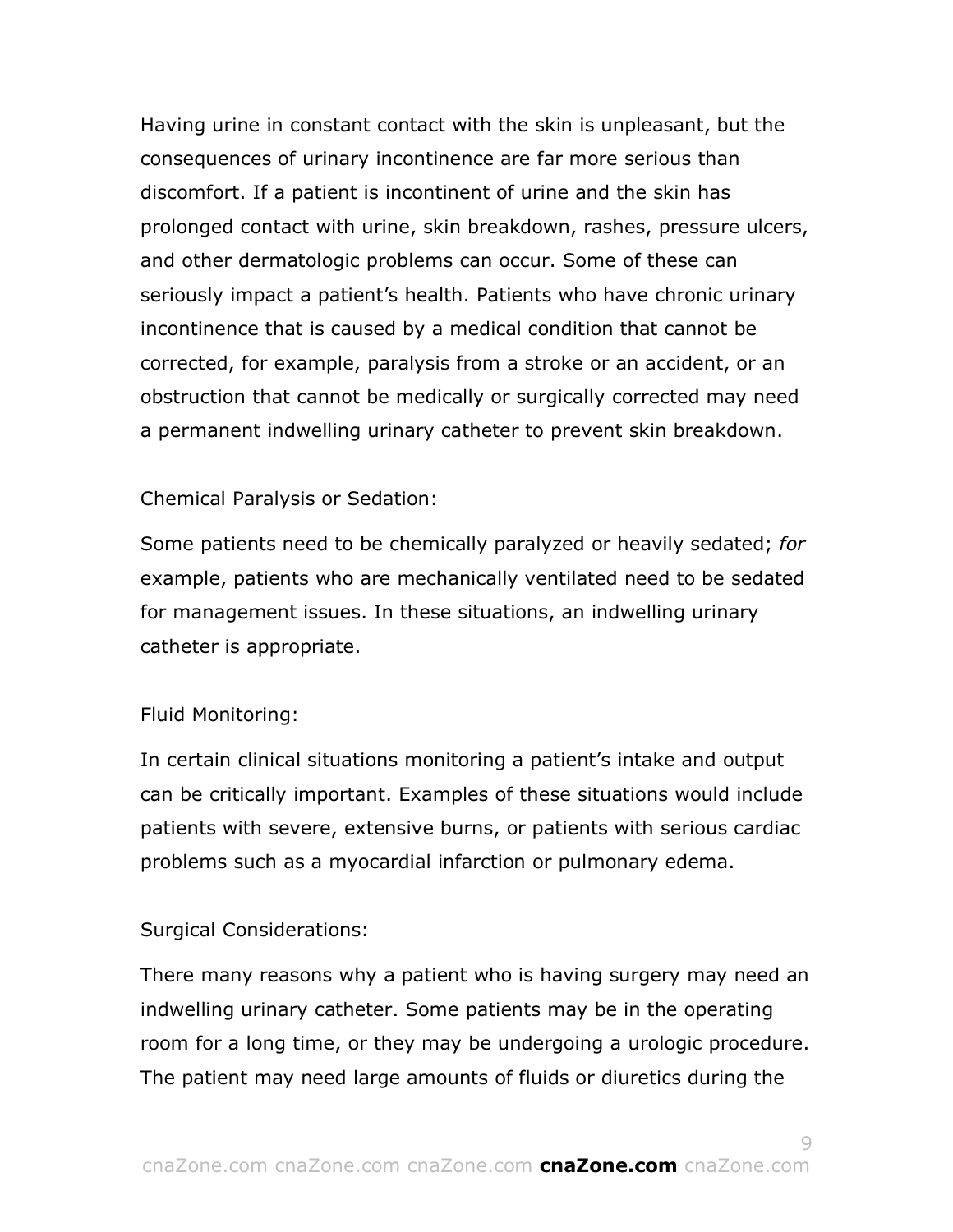procedure. There may be a need for precise recording of intake and output.

Diagnostic or Therapeutic Procedures:

An indwelling urinary catheter may be inserted to deliver medication to the urinary system. One may also be inserted so that radiopaque dyes can be given as part of a diagnostic test.

Significant Pelvic Injury:

In a situation of significant injury to the pelvis, hospice care and the need for comfort would be implemented. Often patients with a traumatic pelvic injury will have continuous urinary catheters in place that require ongoing monitoring.

There are many good reasons for inserting an indwelling urinary catheter but the decision to place an indwelling catheter should be considered seriously, and they should never be placed if there is a reasonable alternative or simply as a convenience for the nursing staff.

# **Urinary Catheter Insertion**

In some U.S. states and in some facilities the Certified Nursing Assistant (CNA) is allowed, after the proper education and supervision, to perform intermittent catheterization and insertion of an indwelling urinary catheter. The two procedures will be briefly reviewed here but the primary focus of this section is about providing care to a patient who has a urinary catheter already in place.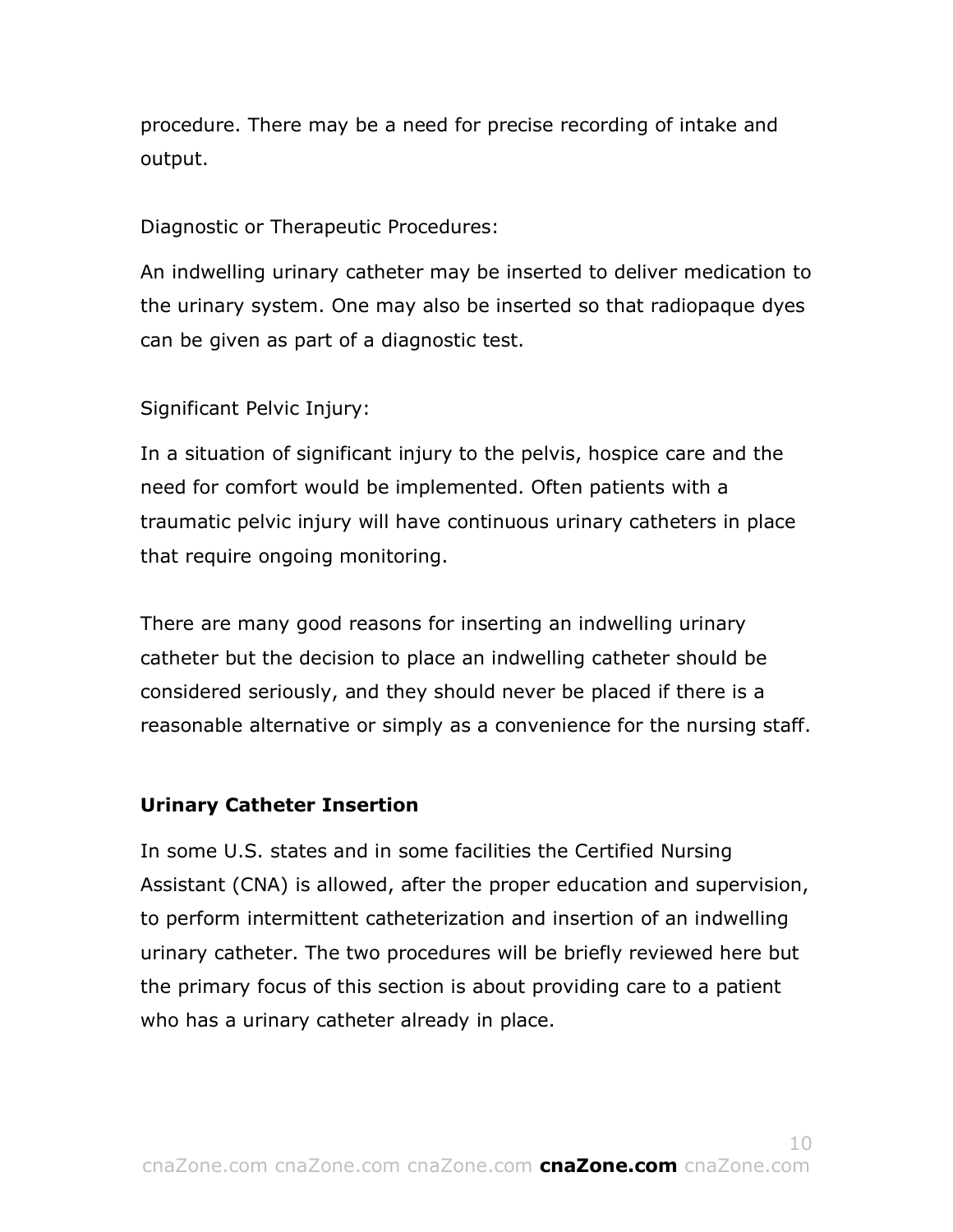Reading and understanding the information provided here about intermittent catheterization and insertion of an indwelling urinary catheter should not be considered sufficient preparation for performing these procedures. However, a basic understanding is useful for anyone who is caring for a patient who has a catheter in place or who needs intermittent catheterization. The basics of the procedure are simple, but doing it quickly and efficiently does require some coordination, planning, and practice.

Catheterization is an invasive procedure, and it is uncomfortable and possibly embarrassing for the patient. In order to complete the procedure correctly and safely, the following points need to be followed.

- Make sure to have explained the procedure to the patient before starting the procedure; this would include the purpose of catheterization - why it is needed and what is going to be done. The patient's privacy should be maintained at all times.
- Plenty of time should be allowed, and rushing should be avoided.
- It is normal for the patient to feel pressure, discomfort, and a mild degree of pain or irritation when the catheter is being inserted. Before starting the procedure, this should be explained ot the patient.
- It is also normal to need to apply a *slight* degree of pressure to move the catheter through the urethra; force should never be used.
- If a patient is having significant pain or the technician finds that a lot of pressure is needed to advance the catheter, *the procedure*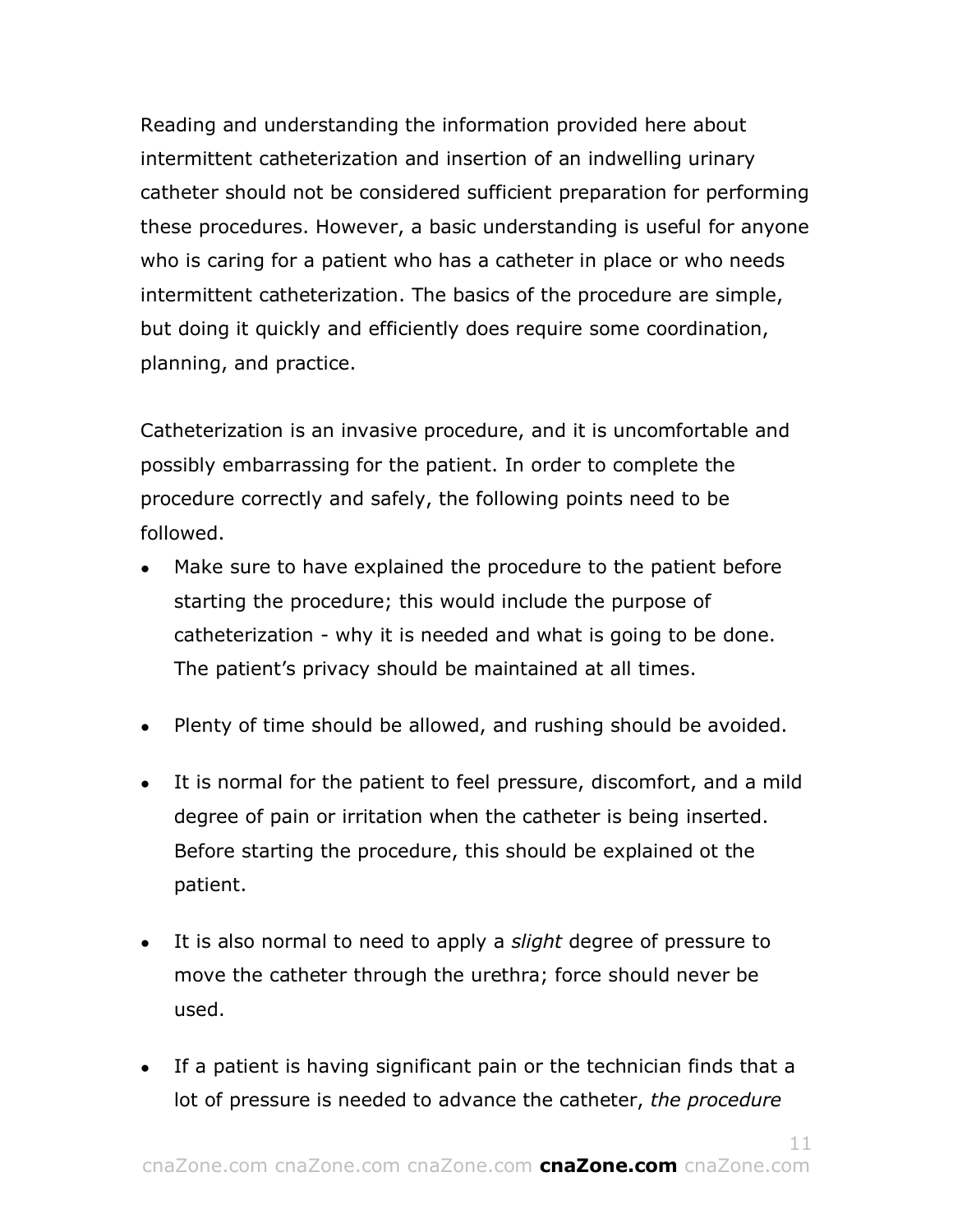*should be stopped* and the CNA should inform a nursing or physician supervisor of the situation. Continuing in those circumstances can easily cause trauma to the urethra.

### **Intermittent Catheterization**

Intermittent catheterization is typically used for people who have a neurogenic bladder. A neurogenic bladder is a bladder that has stopped functioning normally. The most common cause of a neurogenic bladder is a stroke. The stroke causes damage to the part of the brain that controls the muscles and nerves of the bladder and the process of urination cannot longer be voluntarily controlled.

Intermittent catheterization has many advantages for people who have a neurogenic bladder. It can be performed by a family member or by the person who needs it. It avoids the risks and complications of having an indwelling catheter and it helps preserve normal kidney function. Intermittent catheterization also gives the person who has a neurogenic bladder a greater sense of independence.

The procedure of intermittent catheterization can be done in two ways: clean or sterile. Insertion of a urinary catheter has traditionally been considered to be a procedure that required sterile technique. However, at this time there is no evidence that sterile technique is superior to clean technique for performing intermittent catheterization.

Sterile technique is still the mandatory technique for inserting an indwelling urinary catheter. This is because indwelling catheter will typically be in place for several days, which may compromise the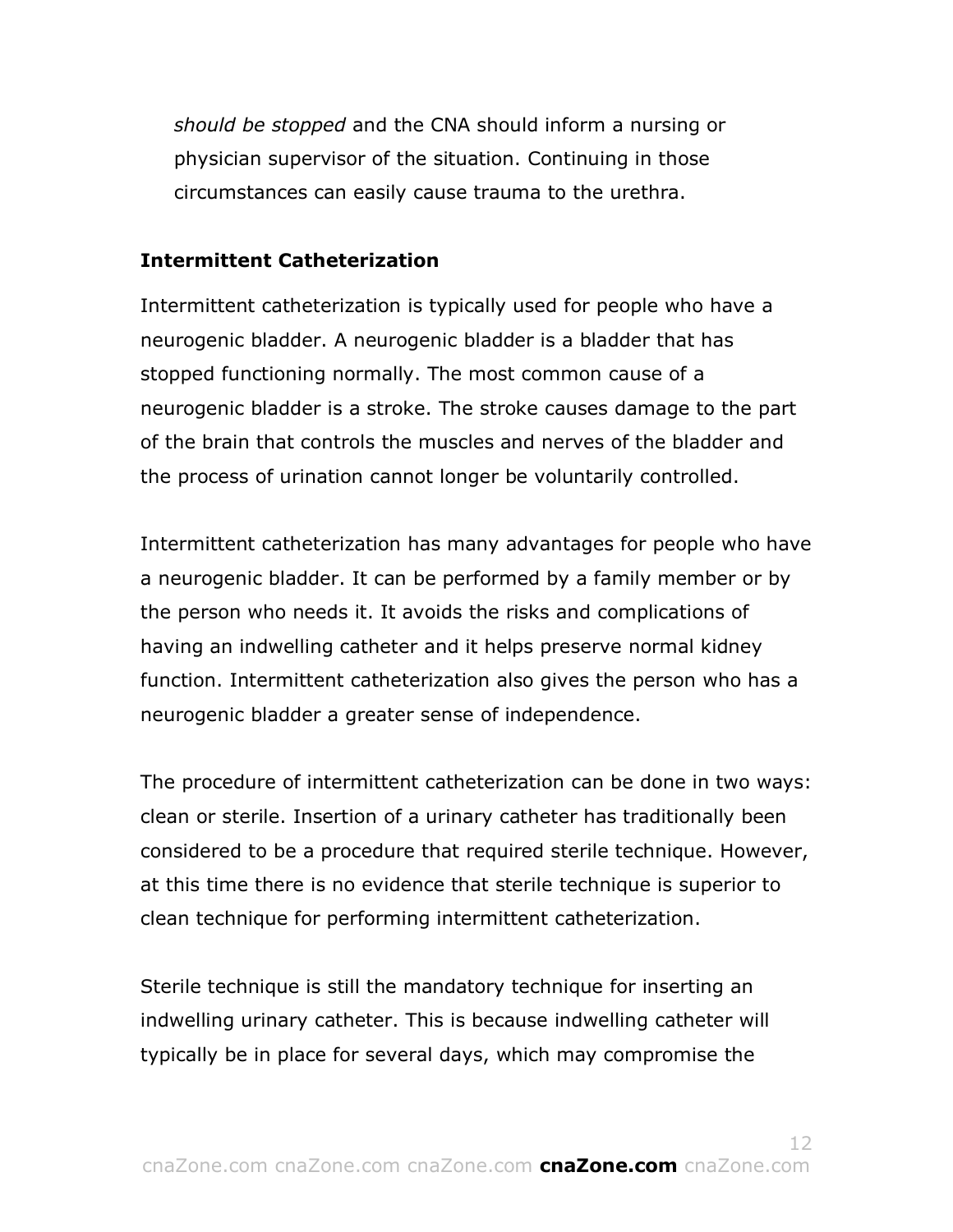patient's defenses against infection, and create a possible entry point for microorganisms.

Clean Technique:

- 1. Wash the hands.
- 2. Lubricate the catheter with water-soluble lubricant. Some urinary catheterization kits are supplied with a lubricating gel that contains a local anesthetic, and this can help the patient tolerate the procedure.
- 3. Wash the area around the meatus with soap and water. Start at the center and move outward, using a circular motion.
- 4. For men, position the patient on the back and move the penis so that the tip is pointed towards the patient's head. For women, position the patient on her back and have her legs supported in a comfortable position.
- 5. Gently insert the catheter and keep advancing it until urine begins to flow.
- 6. When the desired amount of urine has been drained or the urine stops flowing, slowly remove the catheter.
- 7. If there is resistance when the catheter is being inserted this is when the catheter is inserted but it does not easily move forward do not use force. Simply apply a gentle, steady pressure and in most cases the catheter will advance.

Sterile Technique:

- 1. Wash the hands.
- 2. Lubricate the catheter with a water-soluble lubricant.
- 3. Put on sterile gloves.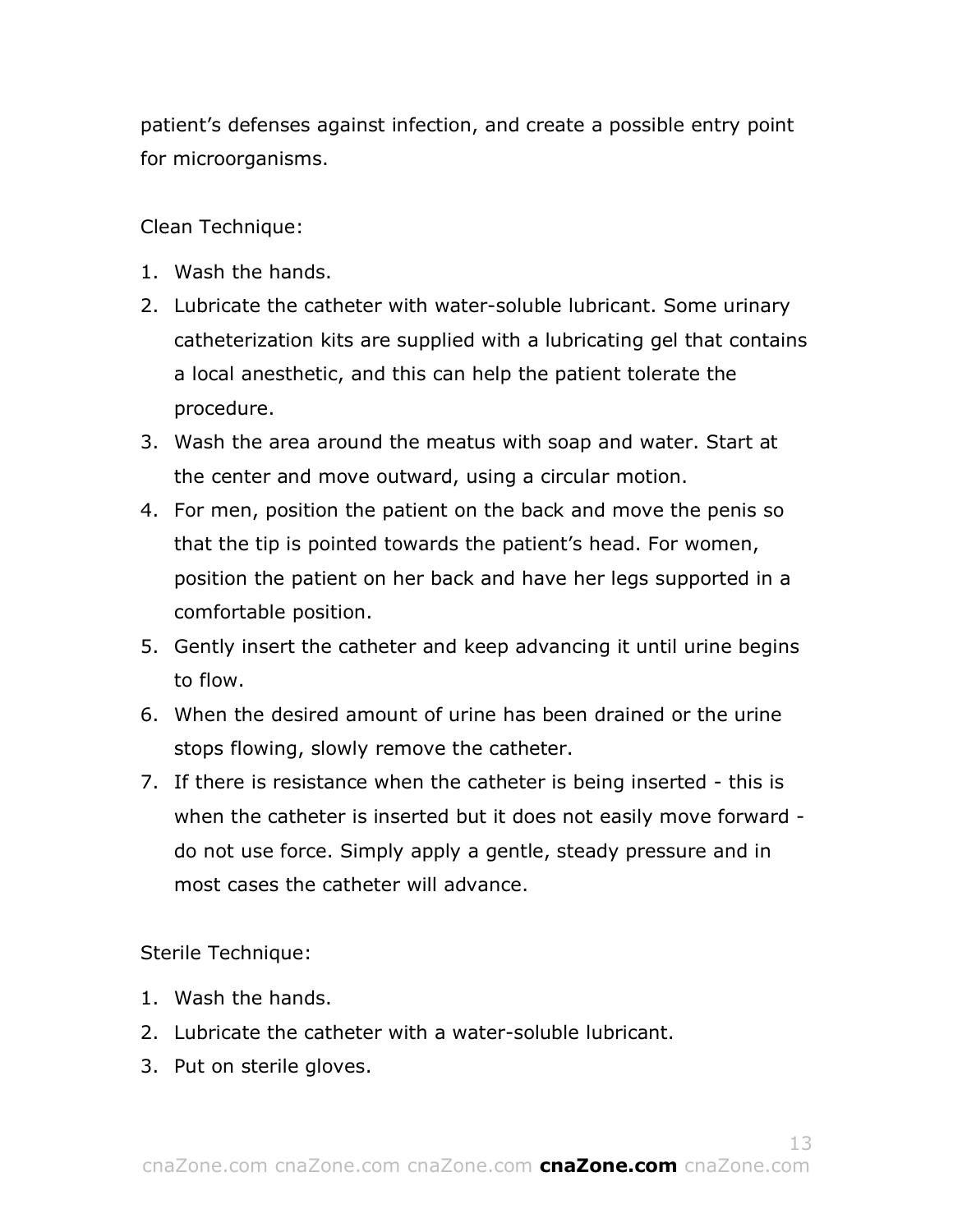- 4. Use a sterile wipe to clean the meatus and the area around the meatus.
- 5. Follow Steps 4-6 from the description of clean technique.

# **Indwelling Catheter Insertion**

Indwelling catheter insertion is done using sterile technique. The procedure is done in the same way as intermittent catheterization. The only differences are that the urinary catheter is connected to a drainage bag, and after the catheter has entered the bladder and urine begins to flow, the catheter balloon is inflated.

Urinary catheters are supplied in various sizes. The choice of which French size to use is guided by patient comfort and the physician order. If performing an intermittent catheterization, a small French size would be used to avoid pain and trauma. In most cases a 12 French for women and a 14 French for men is the largest size that should be used for intermittent catheterization, and smaller is always better. An indwelling catheter should usually, but not always, be a little larger in size. The physician who ordered the placement of the indwelling urinary catheter may order a specific size to be used. If not, someone can contact the physician and ask for guidance. The CNA should ask a supervisor which size should be used if this has not been specified.

# **Basics of Urinary Catheter Care**

If a patient has an indwelling urinary catheter, the CNA must know: 1) Why the patient has an indwelling catheter, 2) Concepts of sterile technique and prevention of infection, 3) The complications associated with an indwelling urinary catheter, and 4) Specific techniques that are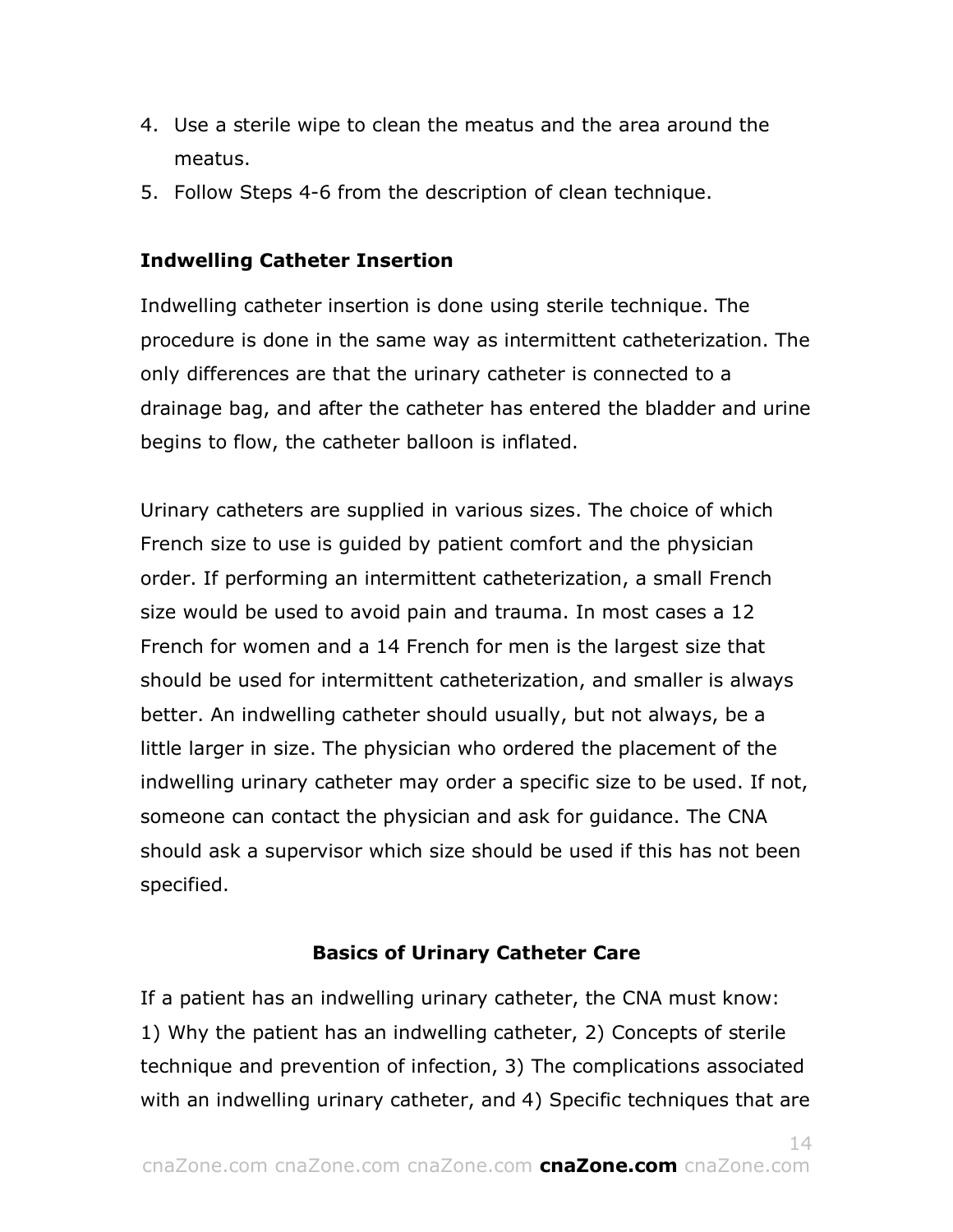used to care for the patient who has a urinary catheter. These techniques may differ depending on where the CNA works but they all have the same goal, which is the prevention of complications and infections.

## **Maintaining Sterility and Infection Prevention**

Sterile technique refers to specific methods that are used to prevent infection when caring for a patient. The term sterile means completely free of microorganisms such as bacteria and viruses. Sterile technique is used in many types of patient care scenarios, but the most common is when the clinical situation or the patient's condition creates a potential entry point into the body for microorganisms. For example, when a patient is undergoing a surgical procedure, the surgeon and the operating room staff will use sterile technique; everything that does or could come in contact with the patient during the surgery should not only be clean, but must be sterile because the integrity of the skin is disrupted and the skin is one of the most important barriers against infection.

In a patient who has an indwelling urinary catheter, the urethra is the entry point for bacteria and viruses. The indwelling catheter enlarges the urethral opening and urination (which normally flushes out microorganisms that are in the urethra) has been disrupted. When caring for a patient who has an indwelling urinary catheter, strict sterile technique is seldom needed, but the CNA must remember that the indwelling catheter is a break in the normal body defenses and certain parts of the system must be considered sterile.

Most aspects of indwelling catheter care do not require sterile technique. However, good infection control practices must always be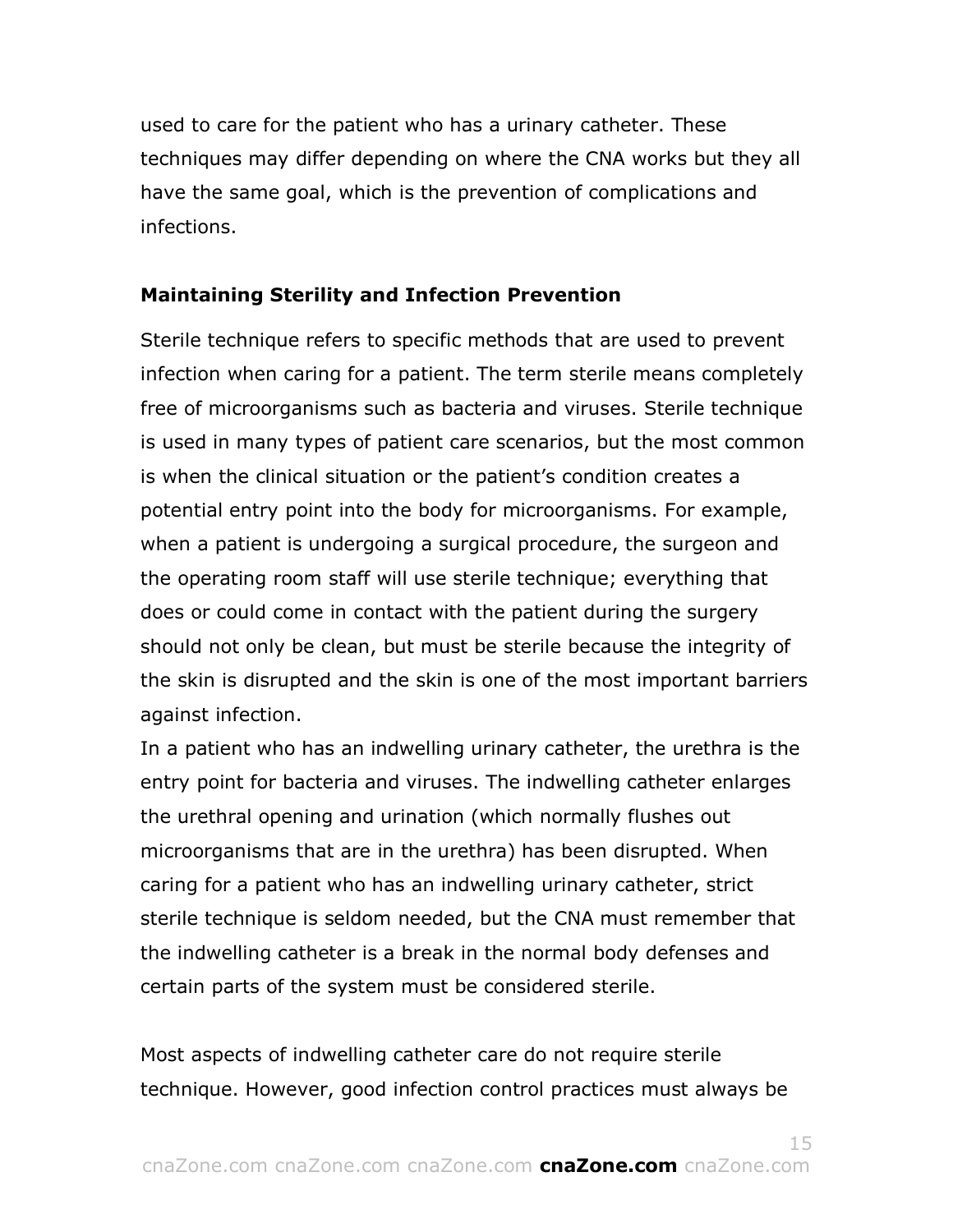followed. This is true when providing care in general for any patient, and the health facility policies for infection control will need to be followed. The presence of the urinary catheter makes patients vulnerable to infection and many of them, because of their advanced age or their medical condition, have a compromised immune system. It is part of the CNA's job to protect them. This section will not provide a detailed discussion of infection control and standard precautions, but the CNA should keep in mind the following points when providing indwelling urinary catheter care for patients.

- Everyone has microorganisms on their skin; they come into contact with microorganisms all the time, and the microorganisms that cause infection can move from one person to another.
- *Contact transmission* is the most important way that microorganisms are spread from person to person in the healthcare setting.
- Handwashing has been recognized by the Centers for Disease Control and Prevention (CDC) as the most important way to prevent the spread of infection.
- Handwashing should be done as follows: 1) before starting patient care, the hands should first be washed, 2) when the hands are visibly soiled, 3) after contact with a patient, 4) after contact with any body secretions, 5) before and after putting on gloves, and 6) before and after using the bathroom.
- Wear gloves when providing urinary catheter care.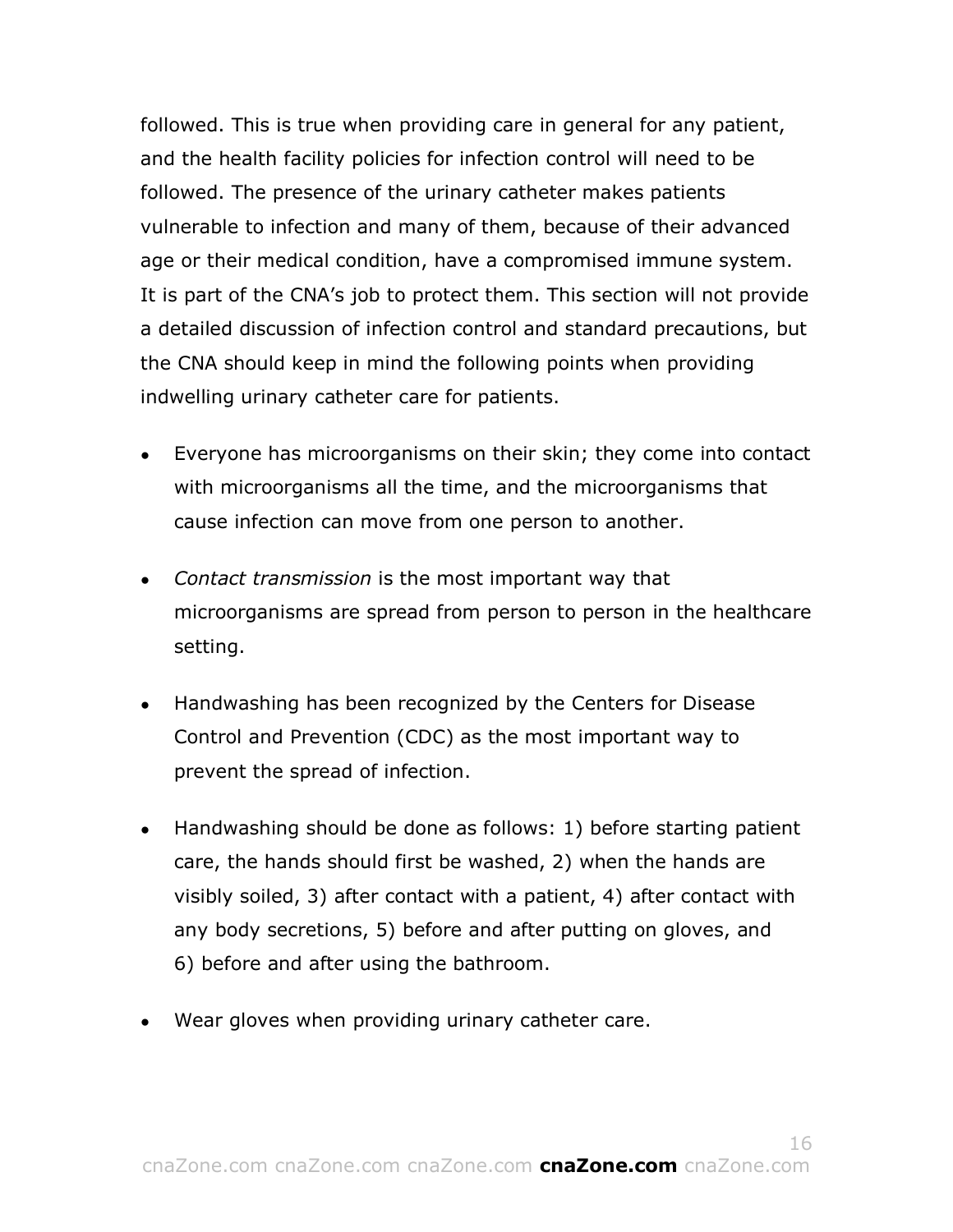Handwashing and barrier protection (wearing gloves) prevent contact transmission of microorganisms from the healthcare worker, or from another patient the healthcare worker has been caring for, to the patient who has an indwelling urinary catheter.

# **Indwelling Urinary Catheters Complications**

The most common complications associated with indwelling urinary catheters are: 1) Infection, 2) Obstruction of the catheter, and 3) Trauma. These will be discussed separately but one can often be the cause of another.

# **Urinary Tract Infections**

An indwelling urinary catheter disrupts one of the patient's normal defenses against infection, and bacterial growth in the urine is common in these patients. After 30 days almost every patient who has an indwelling urinary catheter will have a significant amount of bacteria in the urine. Signs of a urinary tract infection tract include fever, bloody urine, and cloudy, foul-smelling urine. The patient may also complain of pain or irritation in or around the urethra.

Catheter-associated urinary tract infections are a common problem. They are the most common hospital-acquired infection, and they cause significant harm to the patients and add a large financial burden to the healthcare system. Fortunately, catheter-associated urinary tract infections can be prevented, and this can be done by paying strict attention to the following details: 1) Proper insertion of the catheter, 2) Proper care of the catheter, and 3) Proper removal of the catheter.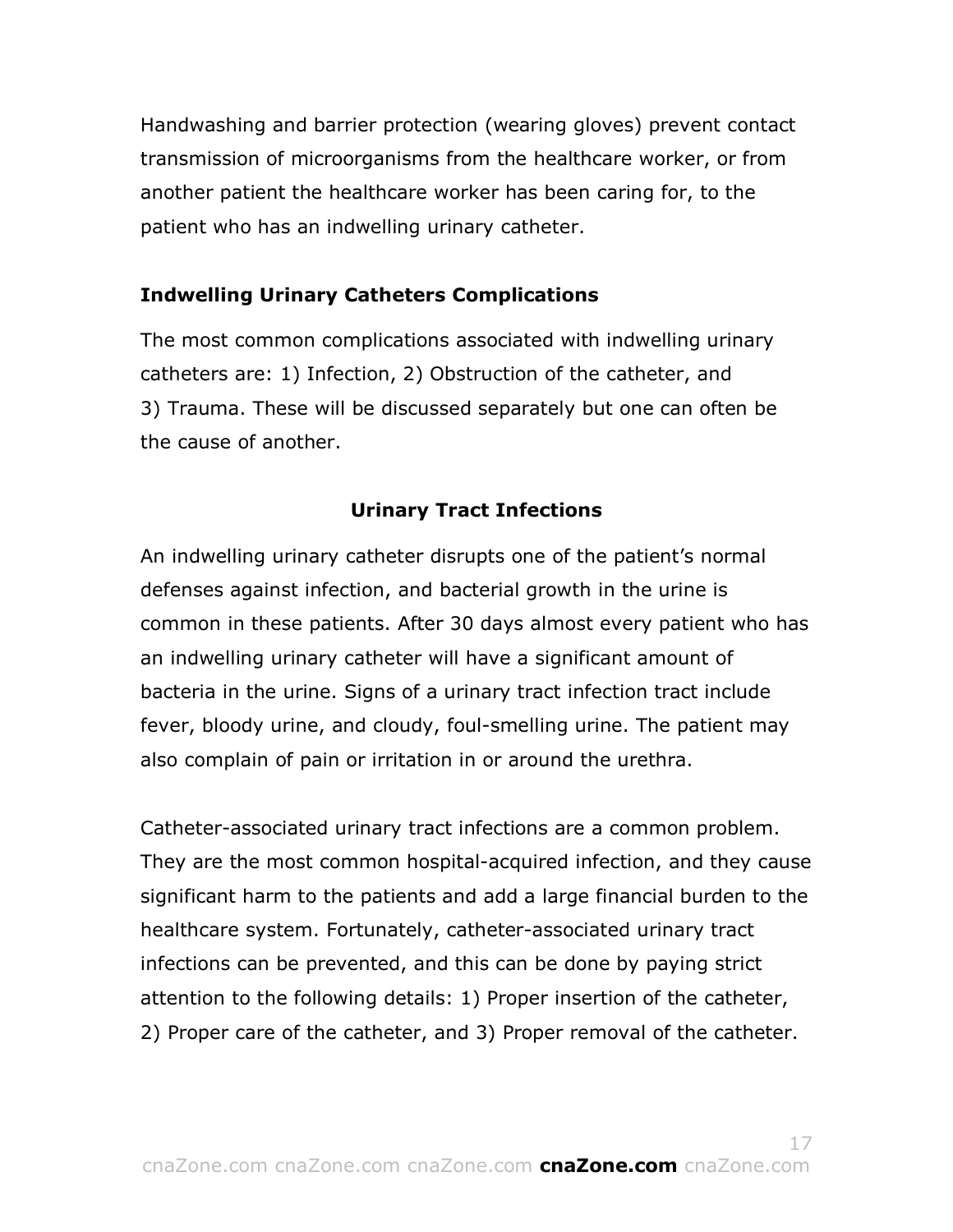The first step in preventing a catheter-associated urinary tract infection is to question the need for the catheter and avoid placing one if possible. Studies have shown that between 21-55% of patients who had an indwelling urinary catheter did not need them since there was no appropriate indication for placement of a catheter. Careful evaluation of the patient's need for an indwelling catheter can significantly reduce the number of catheterizations and the number of catheter-associated infections.

If insertion of an indwelling urinary catheter is necessary, the following steps will help prevent infection.

- Strict attention to proper technique will help reduce the risk of infection. Use good handwashing technique before starting the insertion, and use personal protective equipment (PPE) if indicated.
- Make sure that the drainage system is always closed.
- Always keep the drainage tubing in the proper position so that urine flow is not obstructed.
- Keep the drainage bag below the level of the bladder.
- Remove the catheter as soon as possible. Removing an indwelling urinary catheter as soon as possible, preferably within 24-48 hour of insertion, greatly decreases the risk of developing an infection.

# **Obstruction of the Catheter**

Obstruction of urinary catheters is relatively common, as well. Signs and symptoms of catheter obstruction of a blockage include a decrease in urine output and flow, pain, and leakage of urine around the urethral meatus.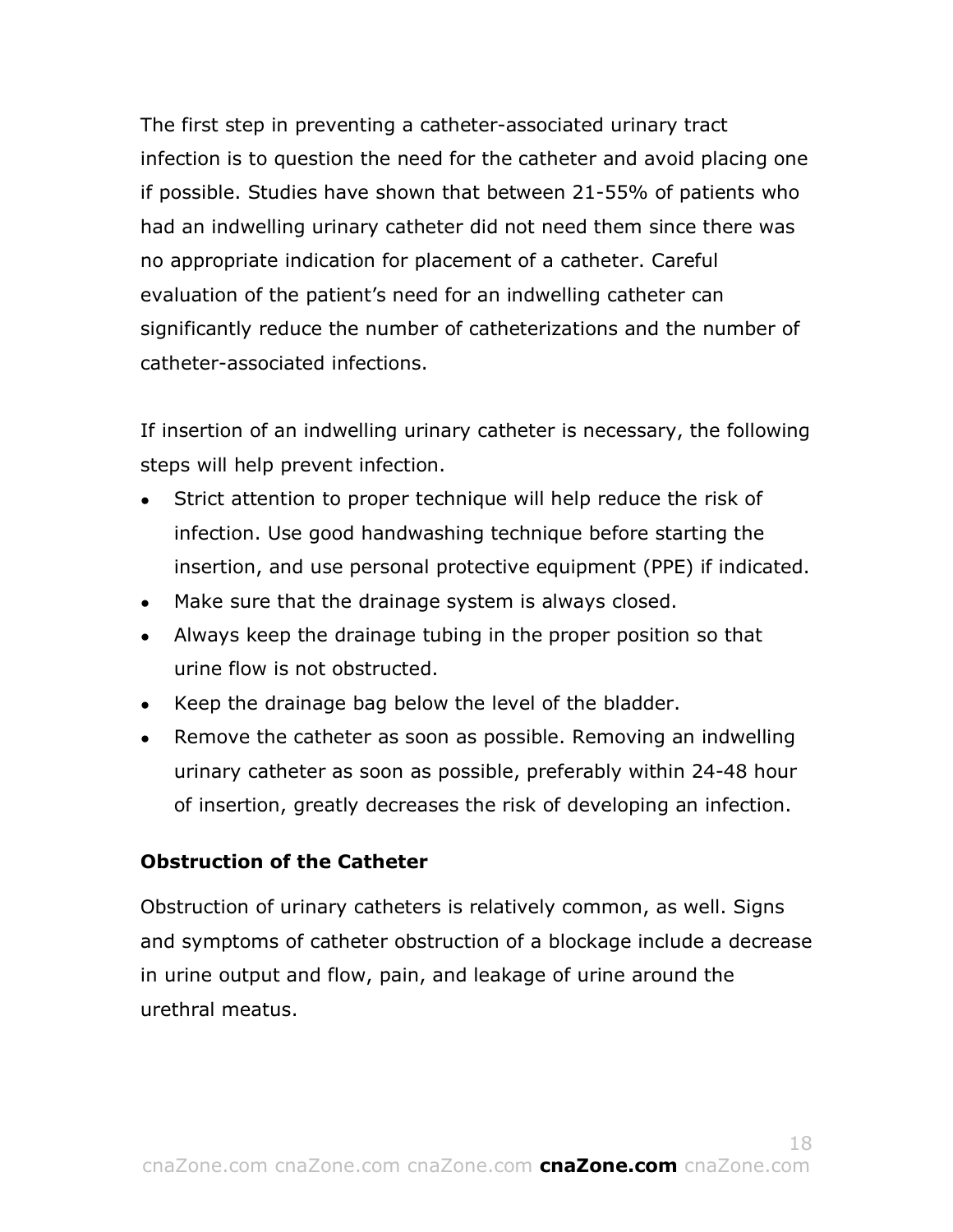Obstruction can happen if there is are mechanical problems with the drainage system, but these can be easily identified and easily prevented with proper positioning of the tubing and the bag. Obstructions are also caused by dehydration. If the patient's fluid intake is less than optimal and dehydration results, the urine becomes concentrated and less diluted than it usually would be. When this happens, sediment that is normally present in the urine also becomes concentrated, the sediment can form a plug, and the catheter becomes obstructed.

A urinary tract infection and/or the presence of microorganisms in the urine or in the drainage lumen of the catheter can also cause an obstruction. The microorganisms that grow in the urine and in the drainage lumen secrete a sticky film that protects them from antibiotics and from the body's immune system. Over time, this sticky film can grow, form plugs in the drainage lumen, and cause and obstruction.

### **Trauma**

The word trauma usually implies something dramatic like a broken bone or a laceration but trauma can happen at levels that cannot be easily felt or seen, and that is the case with trauma associated with an indwelling urinary catheter. The trauma that affects an indwelling urinary catheter happens when tension or traction is inadvertently applied to the catheter or the drainage tubing. These mechanical forces pull the catheter back and forth in the urethra and can damage the tract.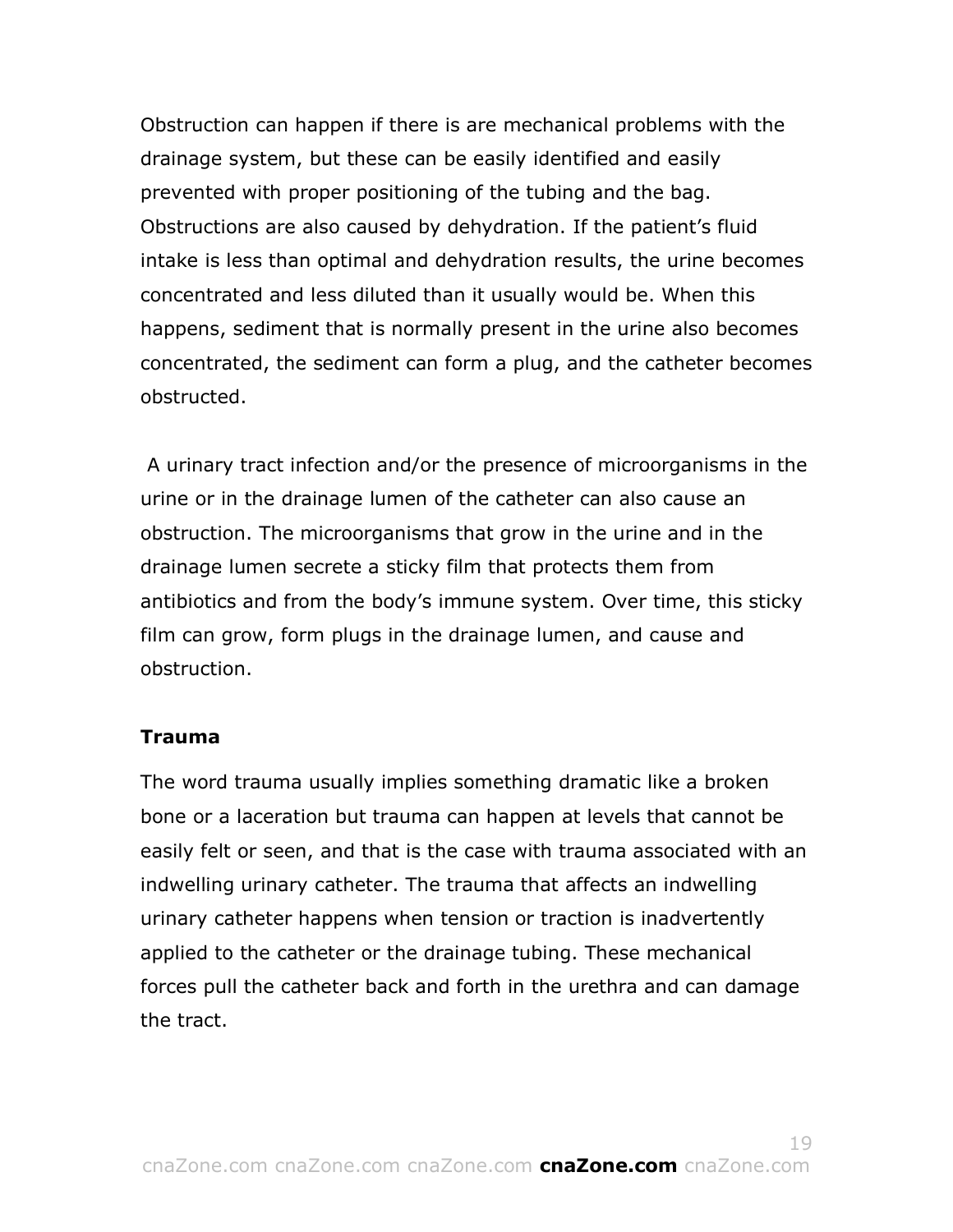Signs of trauma include bleeding from the urethral meatus, pain or irritation, and leakage of urine. Trauma increases the risk of developing a urinary tract infection, so careful attention must be paid to ensure that the catheter and the drainage tubing are correctly positioned.

# **Caring for the Patient with an Indwelling Urinary Catheter**

The following techniques and responsibilities are the basics of care for a patient with an indwelling urinary catheter.

# **Cleaning the Catheter Insertion Site**

Cleaning of the catheter insertion site should be done at least once a day. The CNA should check the guidelines of the healthcare facility for specific instructions on how often to do this and for the specific way the procedure should be done. The basics of the procedure will generally include: 1) Wash the hands before starting, 2) Wear gloves, and 3) Clean the area using soap and water. The CNA should make sure - especially for female patients - that cleaning near the urethral opening is done from the front towards the back to avoid contaminating the catheter insertion site with bacteria from the rectal area.

Soap and water alone is sufficient for cleaning. Antibacterial soaps, solutions, or ointments do not provide any advantage, nor do antibacterial ointments applied to the area after the cleaning.

# **Maintain the Sterility of the Indwelling Catheter System**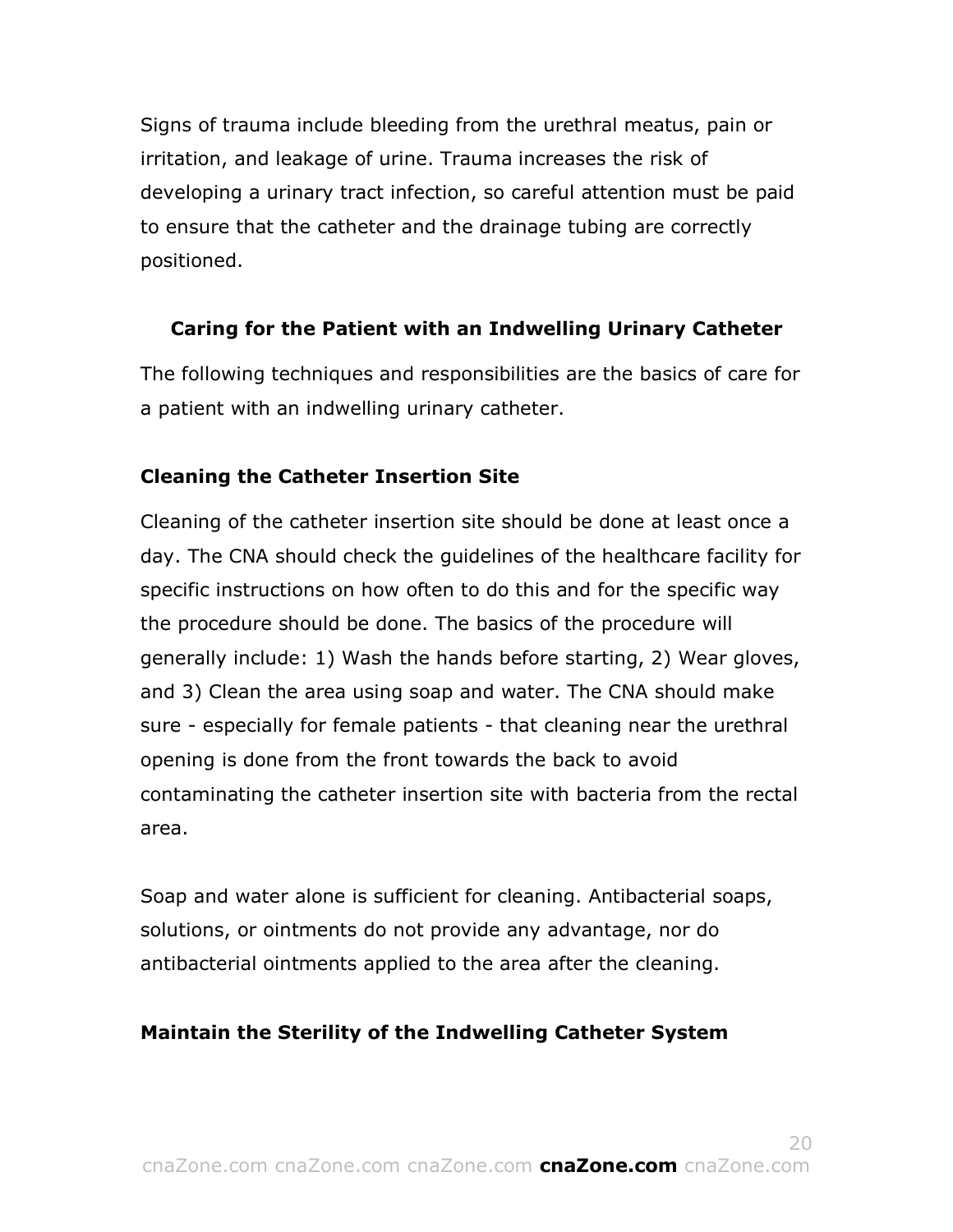The outside of the indwelling catheter system should be clean, but it is not considered sterile. The inside of the catheter, the inside of the drainage bag, and the connection between the catheter and the drainage bag are considered areas that must be kept sterile. The best way to maintain the sterility of the urinary system is to keep the system closed. The CNA should not disconnect the catheter from the drainage bag tube unless it is necessary to do so.

If the catheter is disconnected from the collecting tubing, the CNA should not touch the tip of the catheter or the collecting tubing. Gloves should be first applied and the CNA should reconnect the catheter and the tubing and immediately notify a supervisor.

### **Maintaining Catheter Position, Drainage Tube and Collection**

The drainage bag should be below the level of the bladder. This will promote drainage and prevent urine from sitting in the collection tubing or moving back into the bladder. The bag should never touch the floor. The collecting tubing should be positioned so that kinks or loops will not develop as these can allow urine to pool and this will increase the risk of an infection.

Studies have shown that kinks or coils in the collection tubing that allow urine to sit in one part of the tubing definitely increase the risk of developing a urinary tract infection. The catheter should be attached to the patient's leg or abdomen and it should be secured so that there is no traction or tension on the catheter. The CNA needs to remember that tension or traction on an indwelling urinary catheter can be painful, and it can cause trauma and/or an infection. Securing the catheter will also prevent it from being accidentally pulled out. The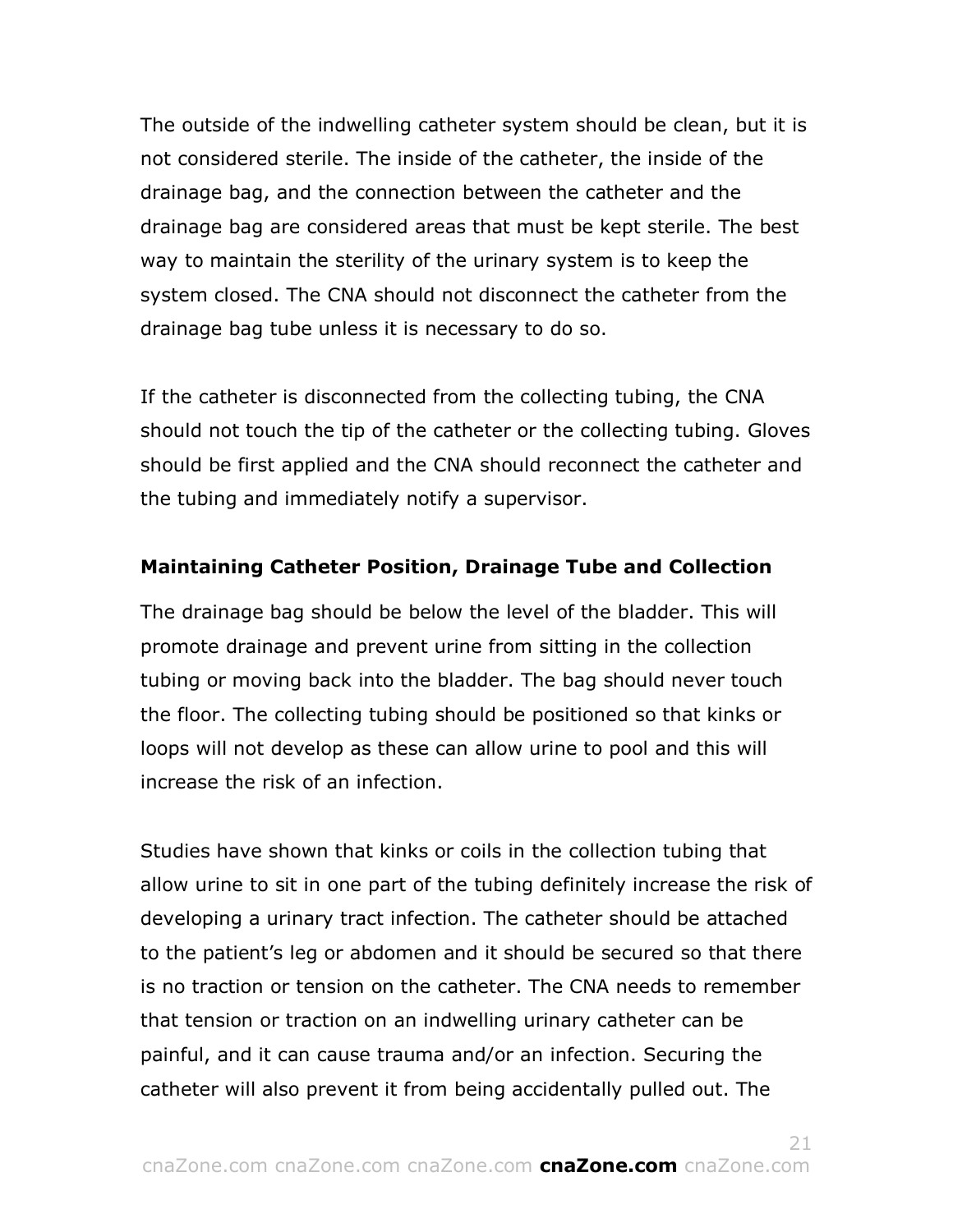catheter can be secured using commercially available devices or improvised methods, and it should be secured to either the upper thigh or the abdomen.

Some authorities recommend that indwelling urinary catheters should be secured to the abdomen if the patient is male. The CNA should check the workplace policy on the proper procedure to secure the catheter system. In either case, the catheter attachment and the integrity of the skin where it is attached must be checked at least once every eight hours.

## **Urine Collection**

The urinary drainage bag should be emptied once every 8 hour shift or when the amount of urine in the bag reaches a certain level that will be specified by the workplace guidelines. The CNA should wash his/her hands, put on gloves, avoid touching the drainage bag opening, and drain the urine into a clean container that is used for that patient alone. The CNA should take notice of the color of the urine, look for blood and/or excessive amounts of sediment, note the amount of urine that was collected, and document this information.

### **Intake and Output**

For some patients who have an indwelling urinary catheter, an accurate measurement and recording of intake and output is very important. Urine output is intermittent during the day, but the CNA should know at what point to notify a supervisor, such as if the urine output is less than 30 mL an hour, less than 240 mL for an eight hour period, or if the urine output exceeds a certain level.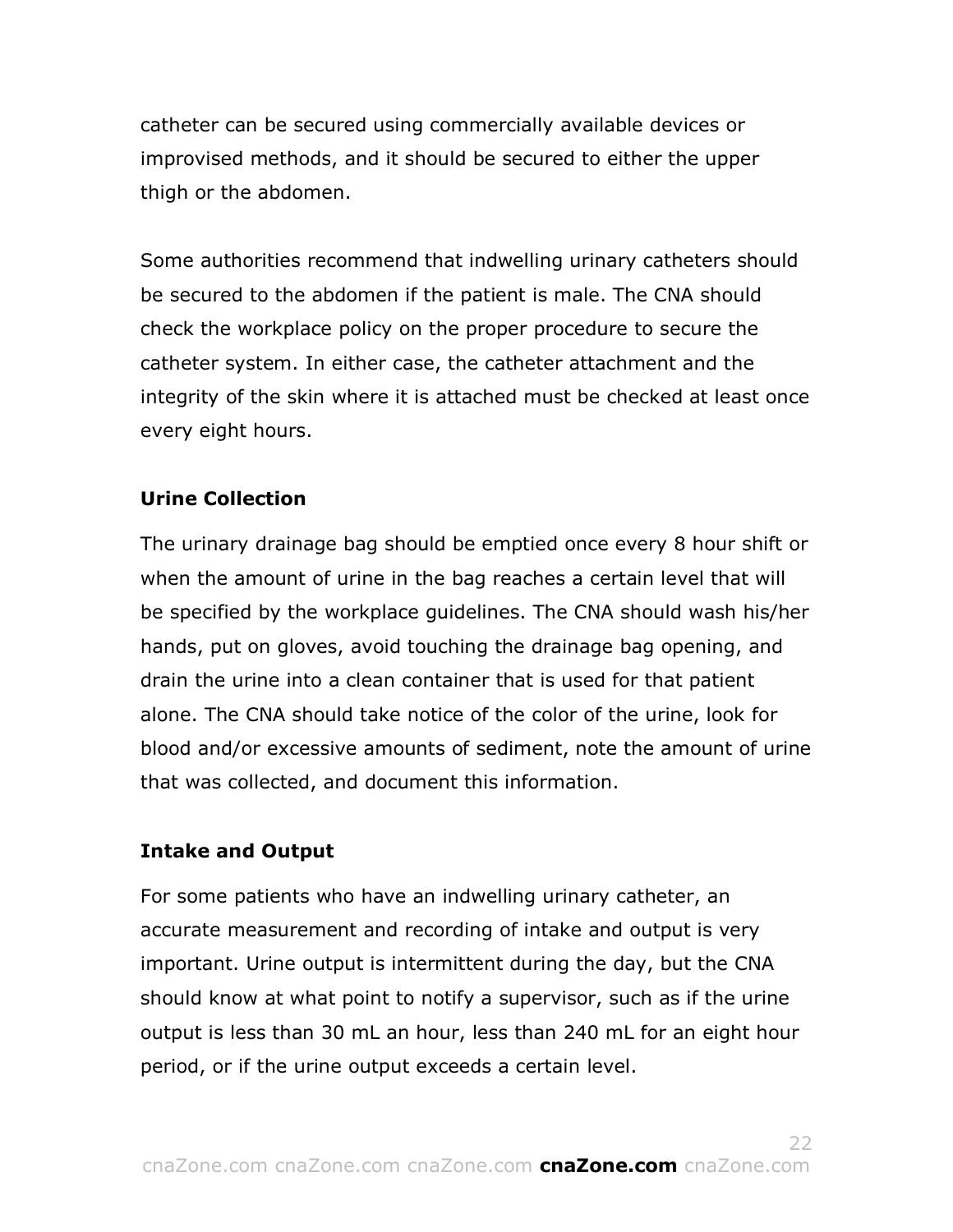# **Maintaining Good Hydration**

Dehydration increases a patient's risk for developing a urinary tract infection and/or a catheter blockage. The CNA should keep close track of the patient's fluid intake and if it is below what the physician has prescribed, a supervisor should be notified.

# **Case Study: Condom Catheter Leading to Penile Erosion**

The following case study was obtained from a PubMed search and describes a case of a 73-year-old male who was bedridden and underwent surgery with erosion of the distal penile skin due to four days of incorrect use of condom catheter.

The authors reported that the patient had a medical diagnosis of hypertension, diabetes mellitus, epilepsy, dilated cardiomyopathy, and chronic kidney disease. The patient received a physical examination and a ring-shaped skin erosion was found on the penis with exposed underlying superficial tissue covered with slough. Blood investigations revealed an elevated white blood cell count suggesting there was infection. As a result, the patient required application of an antiseptic dressing for 2 days with an antibiotic covering and then required circumcision on day 3 without complications.

# **Discussion**

The authors reported that penile strangulation is a rare urological emergency with potentially severe clinical consequences. The occurrence of penile strangulation with tissue damage and slough, as in this case, due to condom catheter is also rare, occurring only a few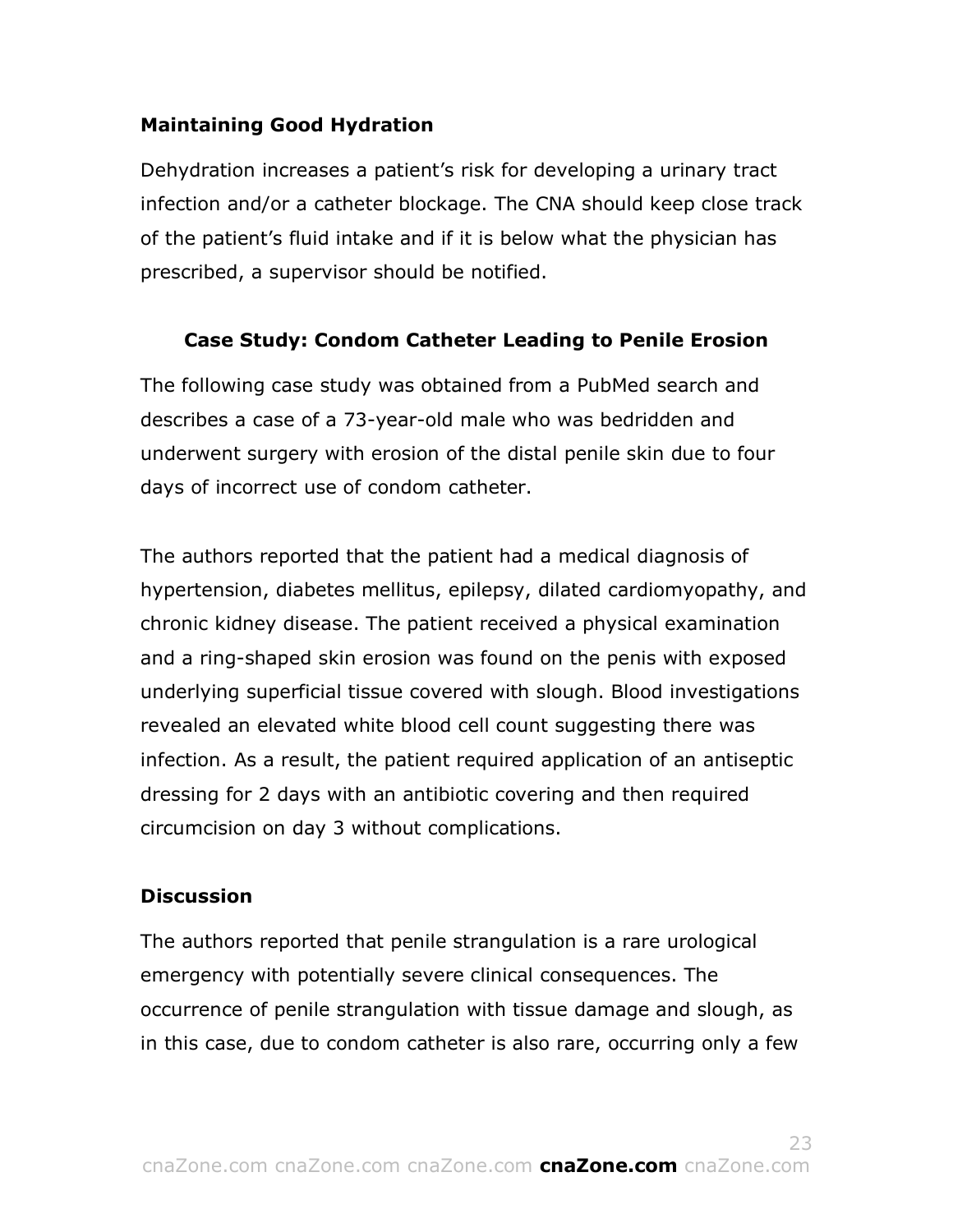times in the medical literature. The clinical presentation will depend on the degree and amount of time of strangulation.

Generally, the caregiver will notice edema or swelling of the distal portion of the penis associated with a decrease in circulation to the skin. In a case of penile strangulation, ulceration will occur and, if the cause of strangulation is not corrected, cutaneous necrosis (tissue death) will occur below the strangulation level. The longer the penile strangulation persists, the more the arterial blood flow becomes compromised, resulting in ischemia and gangrene of the penis.

In an elderly or diabetic male patient there would be a lack of pain signaling and the patient would be unaware of a painful sensation due to the tourniquet effect of the condom catheter. Consequently, early symptoms of possible complications due to condom catheter can be overlooked by the patient and possibly the healthcare staff. The authors point out that the complications and incidents of condom catheter use are underestimated. Caregivers and the patients and their family members participating in an elderly patient's care should be aware of condom catheter complications and educated about precautions to take to avoid them.

The CNA should be aware that to ensure a comfortable and secure positioning of condom catheter, it is very important to get the appropriate size of the condom catheter. It is also necessary to measure the penile circumference, and measurement should be from the base of the penis where the diameter is the largest to estimate the correct size.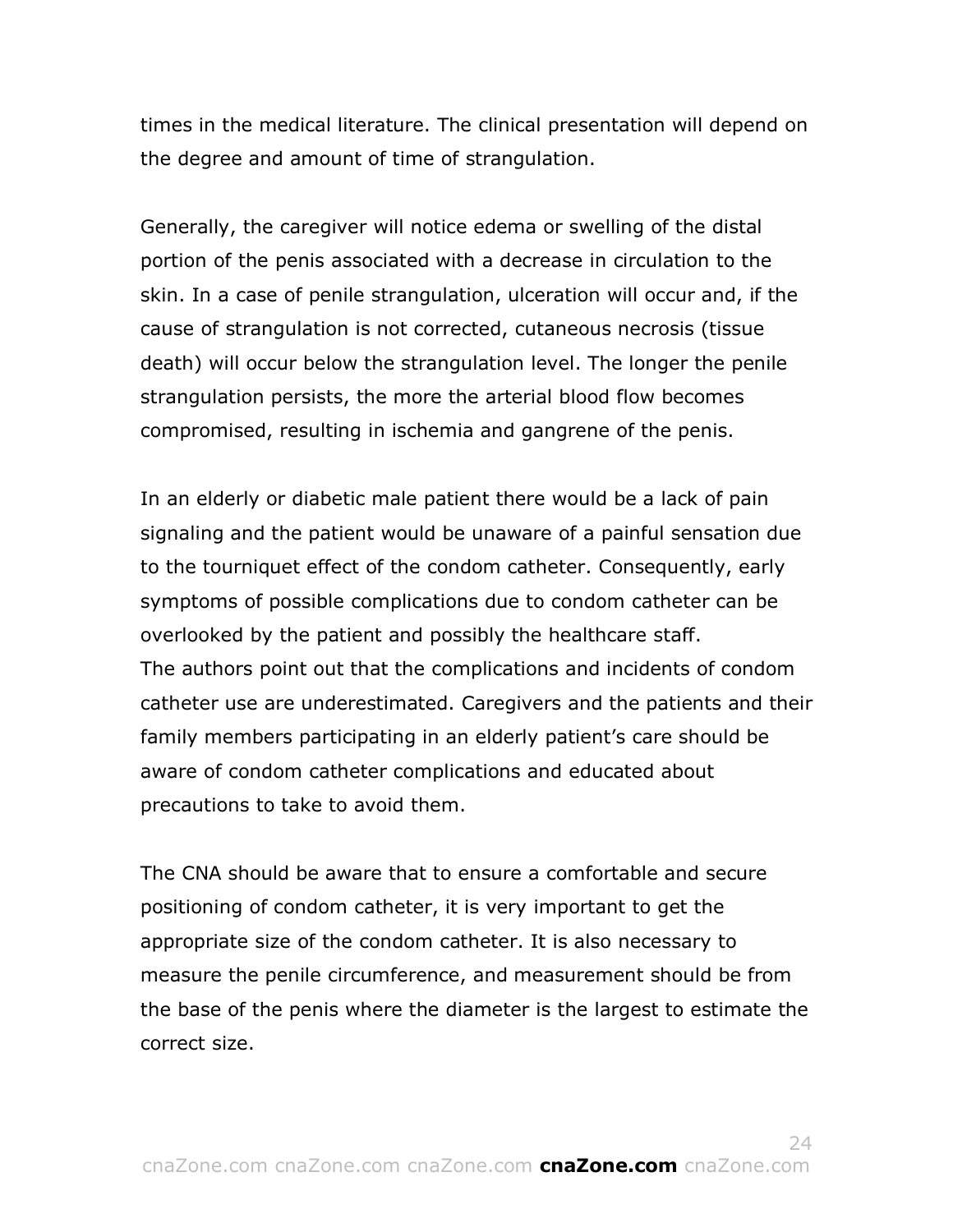All healthcare staff managing patient care involving a condom catheter should know that it can be difficult at times to choose a correct catheter size. The condom catheter is made to be flexible enough to allow the catheter to properly conform without being too tight. Choosing the largest size could result in urinary leakage. Before applying the condom catheter, appropriate patient preparation and care involves: 1) cleaning the penis with a neutral pH value soap and water and allowing the penis to dry so that the adhesive may be firmly applied to avoid leaks; 2) trimming the pubic hair away from the base to the penis to stop it from sticking at the condom catheter; 3) noting that the adhesive tape of the condom catheter at the penile base is not applied too tightly; and 4) the skin of the penis should be inspected routinely. Condom catheters may become dislodged and leaking may occur due to unsuitable size or poor positioning. Adhesive strips resolve the problem of urinary leakage. Cutaneous lesions and allergies and urinary tract infection due to long-term use of condom catheter can also occur.

Condom catheters can be made from different materials. The silicone has been reported to have an advantage of skin tolerance with rare allergic reactions and good skin visibility and any irritation or appearance of skin problem because of the condom catheter translucence.

Repeated interference with the proper use of a condom catheter and urethral catheterization during condom catheter use are associated with an increased risk of urinary tract infection. Penile skin necrosis has been reported to occur in a patient with urinary